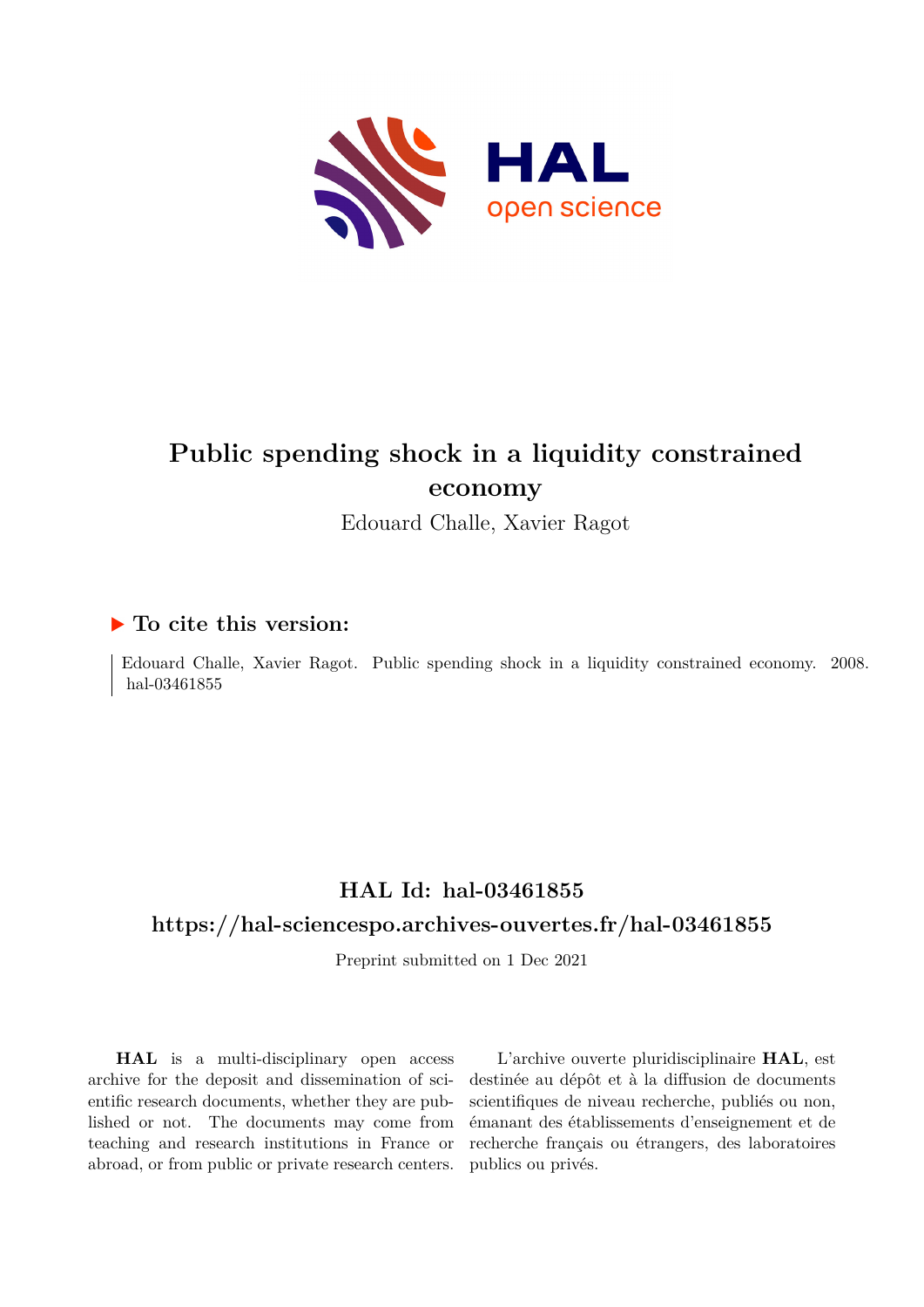

## **WORKING PAPER N° 2007 - 48**

## **Public spending shocks in a liquidity-constrained economy**

**Edouard Challe** 

**Xavier Ragot** 

**JEL Codes: E21, E62 Keywords: borrowing constraints, public debt, fiscal policy shocks** 





**PARIS**-**JOURDAN SCIENCES ECONOMIQUES LABORATOIRE D'ECONOMIE APPLIQUÉE - INRA**

> 48, BD JOURDAN – E.N.S. – 75014 PARIS TÉL. : 33(0) 1 43 13 63 00 – FAX : 33 (0) 1 43 13 63 10 www.pse.ens.fr

CENTRE NATIONAL DE LA RECHERCHE SCIENTIFIQUE – ÉCOLE DES HAUTES ÉTUDES EN SCIENCES SOCIALES ÉCOLE NATIONALE DES PONTS ET CHAUSSÉES – ÉCOLE NORMALE SUPÉRIEURE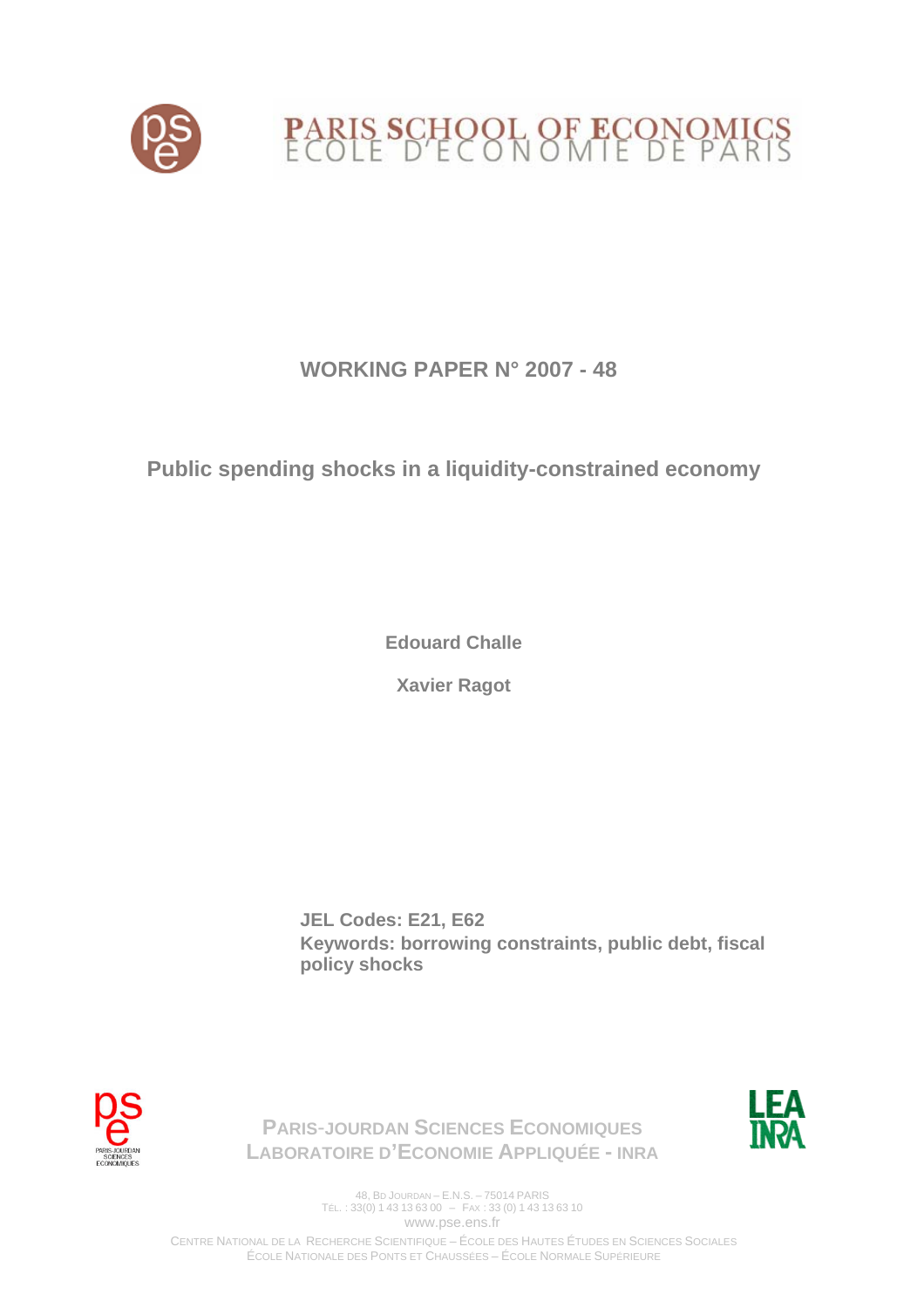# Public Spending Shocks in a Liquidity-Constrained Economy

Edouard Challe<sup>†</sup> Xavier Ragot<sup>‡</sup>

June 2008

#### Abstract

This paper analyses the effects of transitory increases in government spending when public debt is used as liquidity by the private sector. Aggregate shocks are introduced into a flexible-price, incomplete-market economy where heterogenous, infinitely-lived households face occasionally binding borrowing constraints and store wealth to smooth out idiosyncratic income áuctuations. Debt-Önanced increases in public spending facilitate self-insurance by bond holders and may crowd in private consumption. The implied higher stock of liquidity also loosens the borrowing constraints faced by firms, thereby raising labour demand and possibly the real wage. Whether private consumption and wages actually rise or fall ultimately depends on the relative strengths of the liquidity and wealth effects that arise following the shock.

Keywords: Borrowing constraints; public debt; fiscal policy shocks. JEL codes: E21; E62.

\*This work greatly benefited from discussions with Yann Algan, Marios Angeletos, Jean-Pascal Benassy, Daniel Cohen, Jonathan Heathcote, François Le Grand and Matthias Thoenig. We are also grateful for comments received from seminar participants at the Paris School of Economics, the University of Paris 1- Sorbonne, the European Central Bank and the University of Geneva, as well as from conference participants at the 2007 EEA-ESEM Meetings in Budapest. Financial support from the French National Research Agency (ANR) is also acknowledged. All remaining errors are ours.

<sup>†</sup>CNRS and Université Paris-Dauphine, F-75016 Paris, France; edouard.challe@dauphine.fr. <sup>‡</sup>Paris School of Economics, 48 boulevard Jourdan, 75014 Paris, France; ragot@pse.ens.fr.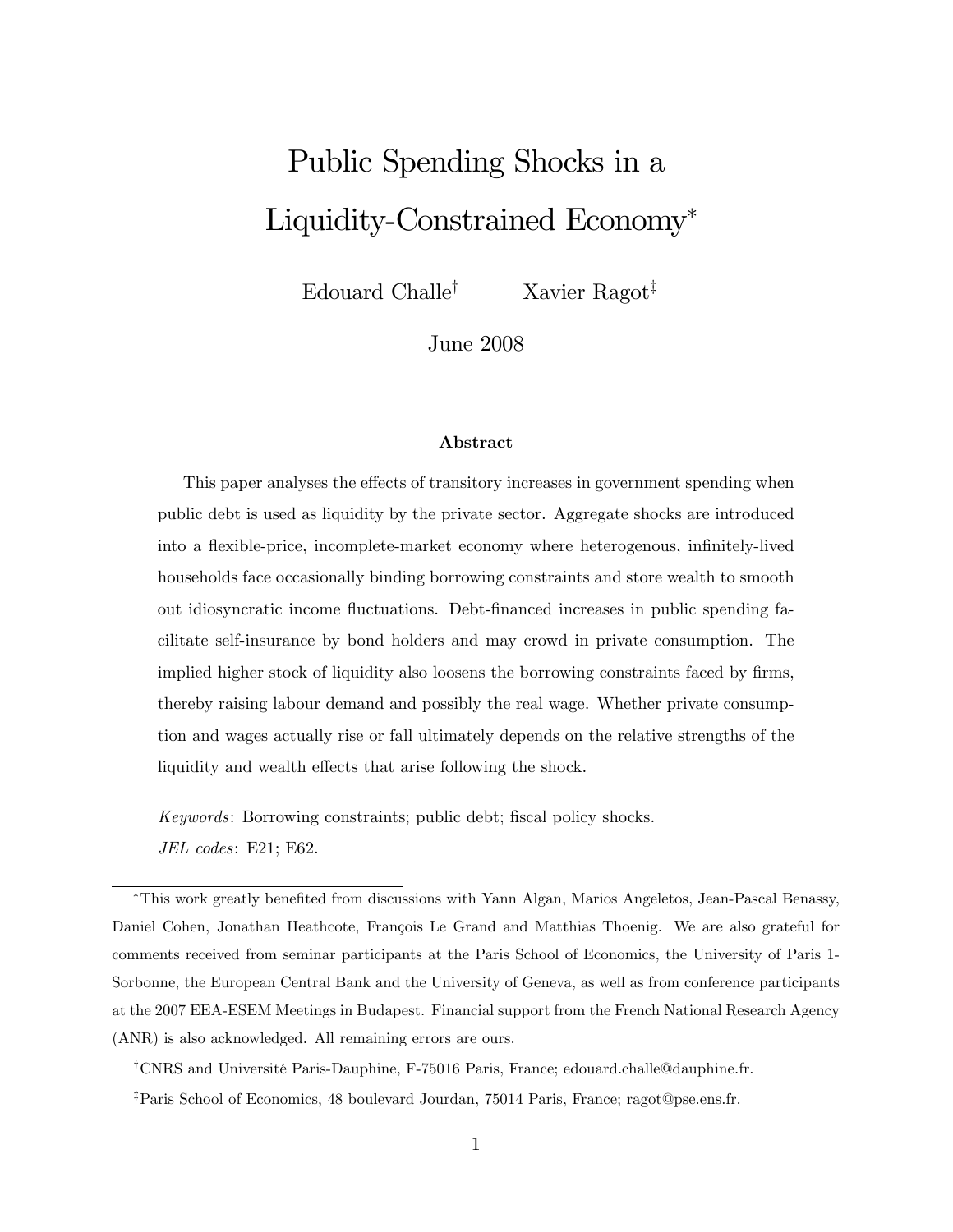## Introduction

This paper analyses the effects of transitory fiscal expansions when public debt is used as liquidity by the private sector. We conduct this analysis in an incomplete-market model where agents face uninsurable idiosyncratic income risk and cannot borrow against future income (i.e., markets are 'liquidity-constrained' in the terminology of Kehoe and Levine, 2001, amongst others). Non-Ricardian models of this type have on occasion been used to analyse the aggregate and welfare effects of public debt in the steady state (see Woodford, 1990; Aiyagari and McGrattan, 1998).<sup>1</sup> To date, there have been surprisingly few attempts at clarifying how such economies respond to aggregate fiscal *shocks*. One important contribution is Heathcote  $(2005)$ , who offers a quantitative assessment of the impact effect of tax cuts. In this paper, we attempt to characterise analytically the impact and dynamic effects of public spending shocks on macroeconomic aggregates.

The spending shocks of which we analyse the effects have one significant, and realistic, feature: they are at least partly Önanced by government bond issues in the short run, with public debt then gradually reverting to some long-run target value thanks to future tax increases.<sup>2</sup> Note that whether public spending is financed by taxes or debt does not matter in complete markets, Ricardian economies with lump-sum taxation, because householdsí discounted disposable income flows are identical between alternative modes of government financing. Then, under reasonable assumptions about preferences and technology, the negative wealth effects associated with transitory spending shocks lead to falls in the demand for both private consumption and leisure, which in turn produces a drop in the real wage (e.g., Baxter and King, 1993).

The deficit financing of spending shocks can, however, have very different consequences

<sup>1</sup>Other important applications of the liquidity-constraint paradigm to macroeconomic issues include Bewley-type monetary models (e.g., Bewley, 1983; Scheinkman and Weiss, 1986), models of capital accumulation with precautionary savings (e.g., Aiyagari, 1994; Huggett, 1997), models of business cycles with heterogenous agents (e.g., Krusell and Smith, 1998) and asset-pricing models with borrowing constraints and short-sales constraints (e.g., Heaton and Lucas, 1996; Krusell and Smith, 1997).

<sup>2</sup>For example, Blanchard and Perotti (2002) document a limited impact response of taxes to spending shocks in the U.S., implying deficit financing in the short run. Bohn (1998) established that the U.S. debt-GDP ratio is mean-reverting thanks to the corrective action of the primary surplus.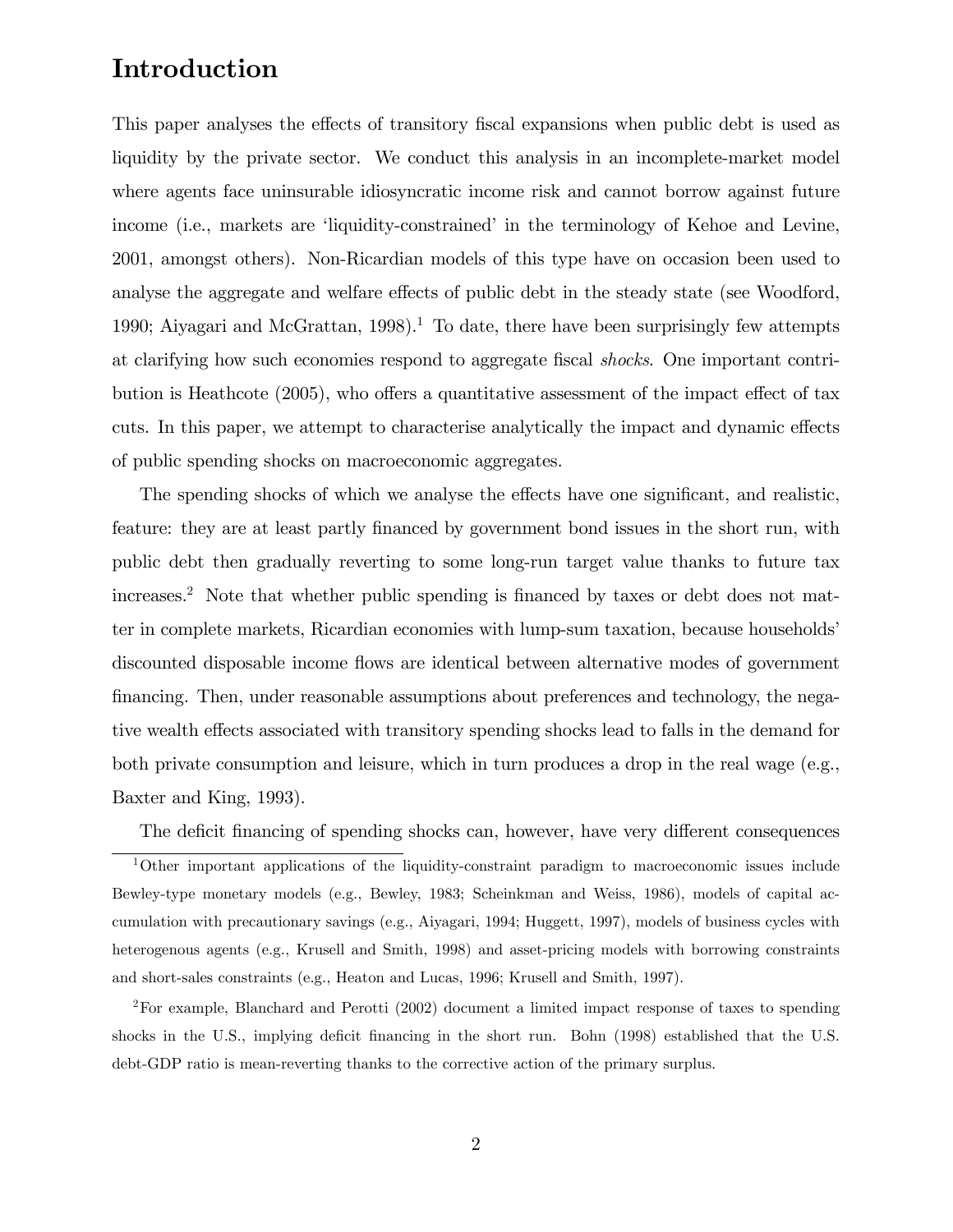when public debt is used as private liquidity, that is, as a store of value held by agents for precautionary, or 'self-insurance', purposes. Starting from a situation in which private liquidity is scarce (in a sense that we specify below), such policies have the side effect of increasing the stock of liquidity available in the economy, thereby facilitating self-insurance by bond holders and effectively relaxing the borrowing constraints faced by households and firms. As we show, the liquidity effects associated with rising public debt tend to foster households' private consumption demand, along with the labour demand of borrowing-constrained firms. Whether and when such liquidity effects may offset wealth effects, and thus overturn the predictions of the Ricardian model regarding the effects of spending shocks on private consumption and wages, is the central theme of this paper.

It is perhaps surprising that the actual impact of our fiscal experiment is still subject to so much empirical controversy. In particular, the application of different identification strategies to U.S. data has either supported the Ricardian prediction of a fall in private consumption and wages following an increase in public spending (Ramey and Shapiro, 1998; Ramey, 2008), or come to the opposite conclusion that both variables actually increase after the shock (e.g., Blanchard and Perotti, 2002; Perotti, 2007), which latter is consistent with the Old Keynesian model and with a version of the New Keynesian model endowed with a sufficient number of market imperfections (Gali *et al.*, 2007). Given this lack of consensus, our goal here is not to take any definitive position as to whether an adequate fiscal policy model should generate pro- or counter-cyclical responses of those variables to public spending shocks. Rather, we use our model to illustrate that both outcomes are theoretically possible (and not implausible quantitatively) depending on the relative strengths of the liquidity and wealth effects that arise following the shock. As we show, which effect actually dominates crucially depends on how quickly the Öscal rule followed by the government ensures the reversion of public debt towards its long-run target following the initial fiscal deficit. If taxes rise promptly after the increase in public spending, then public debt will not vary very much and liquidity effects will be weak; in this situation, wealth effects are likely to be dominant and private consumption and wages will fall. If, on the contrary, the slow reaction of taxes leads to a substantial growth of public debt in the short and the medium run, then liquidity effects maybe strong enough to dominate wealth effects and private consumption and wages will rise. Overall, temporary increases in public spending are all the more effective at raising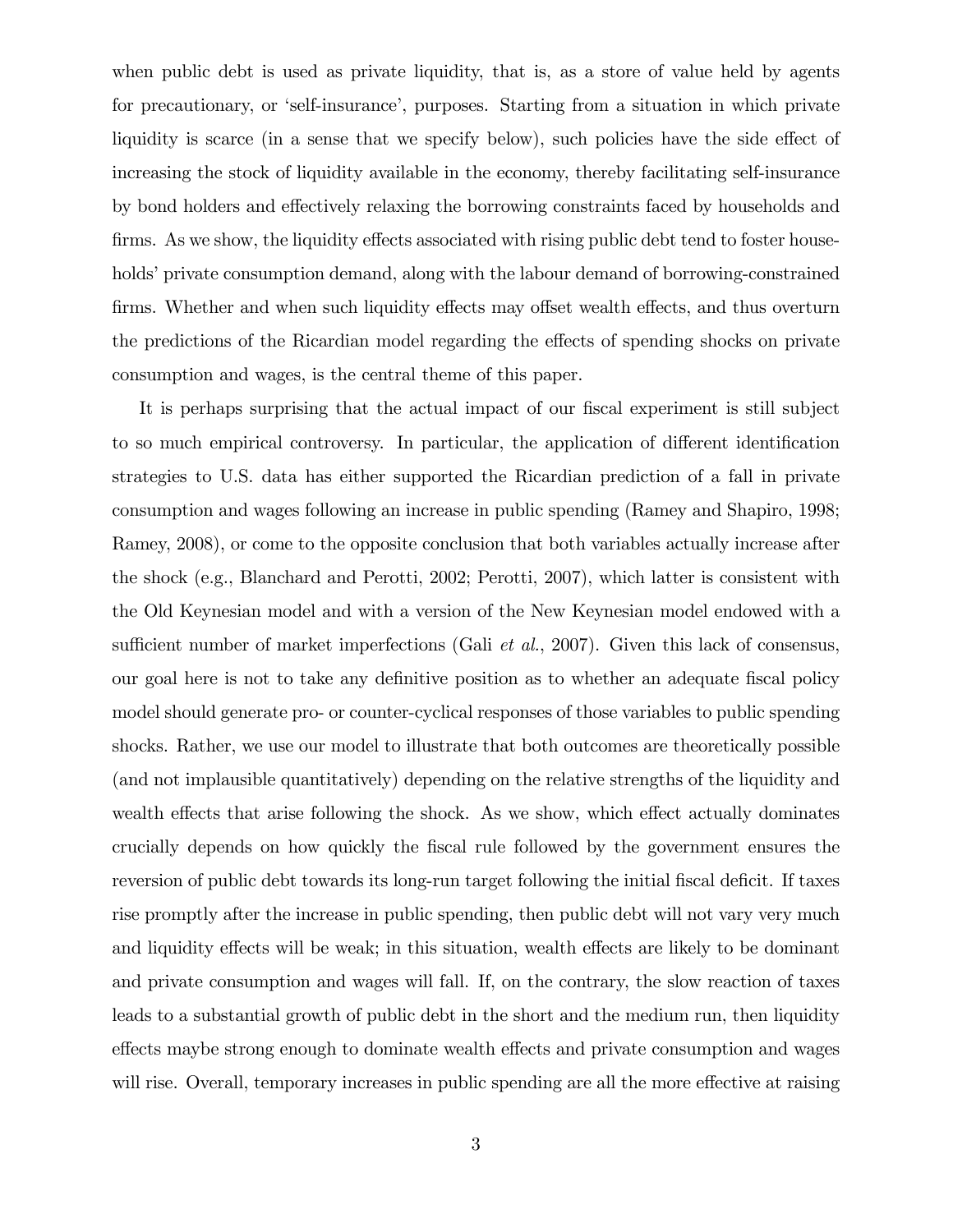output that the simultaneous response of taxes is limited.<sup>3</sup>

The market incompleteness-cum-borrowing constraint assumption is the only departure from the frictionless Ricardian framework considered here, the other aspects of our model remain fully standard in a stripped-down form. In contrast to several recent contributions on the effect of public spending shocks, we thus assume that the labour and goods markets are perfectly competitive, that both nominal prices and wages are fully flexible, that utility is separable over time as well as over consumption and leisure at any point in time, that all agents are utility-maximising, that there are no externalities associated with public spending, and that taxes are lump sum. In particular, our results make clear that the pro-cyclical responses of private consumption and wages after a fiscal expansion may naturally arise from the non-Ricardian nature of the model alone, making other familiar imperfections, or various possible combinations of them, unnecessary.<sup>4</sup>

Our model belongs to the growing literature on the consequences of market incompleteness and borrowing constraints for fiscal policy outcomes. Woodford (1990) derived the optimal level of steady-state public debt in a deterministic model where liquidity-constrained agents hold government bonds for precautionary purposes. This work was subsequently extended by Aiyagari and McGrattan (1998) to incorporate idiosyncratic uncertainty, and then by Floden (2001) to take into account government transfers. Heathcote (2005) introduced aggregate uncertainty about taxes into this framework, while our paper studies the effects of aggregate uncertainty about public spending (for the Örst time, as far as we are aware.) Methodologically, our paper is closest in spirit to Woodford's in that we construct a model

<sup>4</sup>Recent fiscal policy models include Ravn *et al.* (2006), who assume imperfect competition together with habit formation over individual varieties of the consumption good, Linnemann (2006), who assumes that consumption and leisure are nonseparable while consumption is an inferior good, Linnemann and Shabert (2003), who have imperfect competition and sticky nominal prices, and Gali et al. (2007), who combine ad hoc 'hand to mouth' households with imperfect competition and price rigidities in both goods and labour markets. Papers analysing the effects of distortionary taxation in the neoclassical growth model include Ludvigson (1996) and Burnside *et al.* (2004), while Baxter and King (1993) consider the effects of government spending shocks when the latter generate external productivity effects.

 $3$ This latter result is, of course, not inconsistent with some traditional Keynesian views about the effectiveness of fiscal policy (e.g., the textbook 'Keynesian cross' model). It is, however, grounded on a very different set of assumptions here.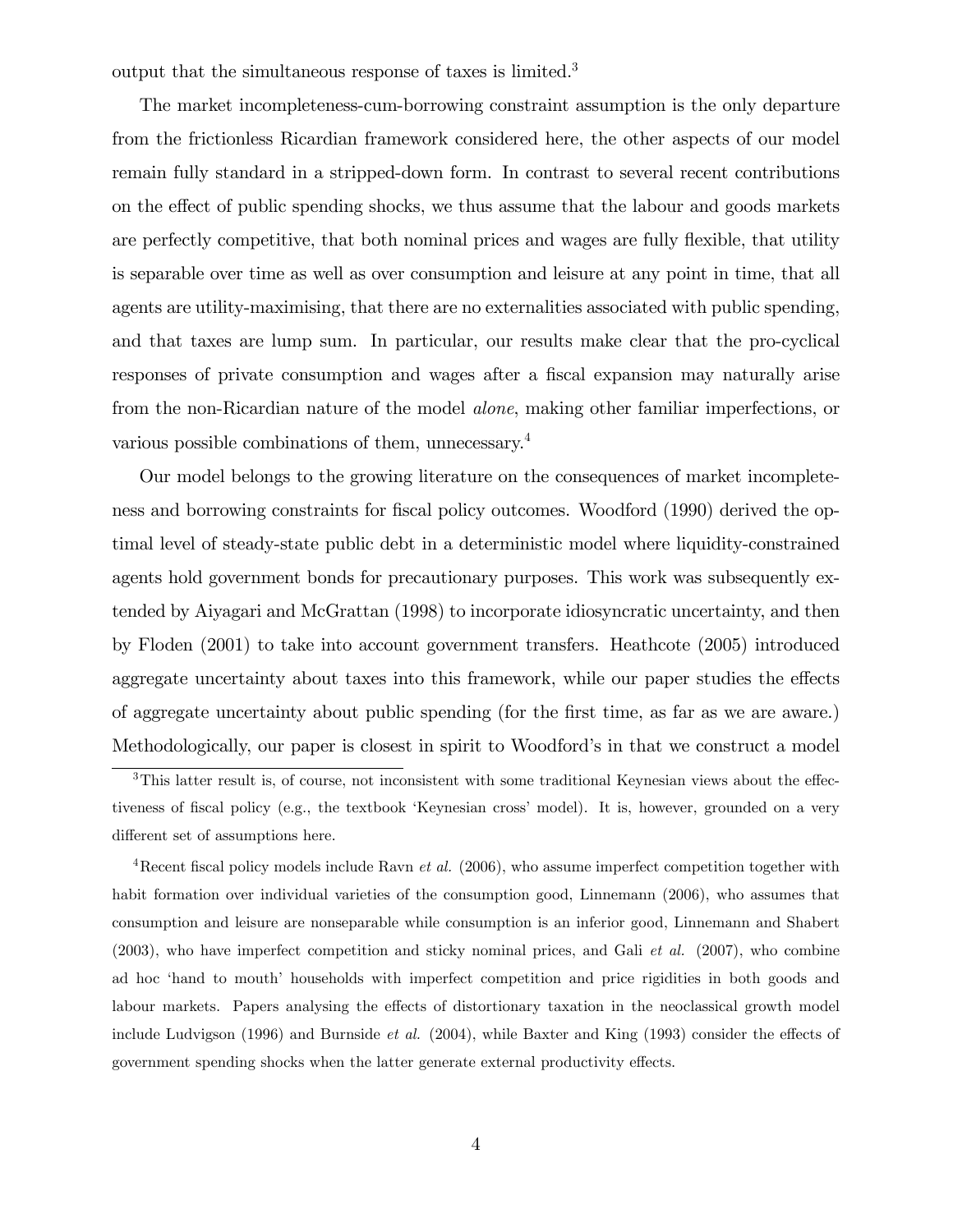that admits a closed-form solution wherein liquidity and wealth effects can be disentangled analytically. We are able to do so thanks to simplifying assumptions that limit agents' heterogeneity (despite the presence of uninsurable income shocks) and allow the behaviour of the model to be summarised by a small-dimensional dynamic system; while our focus is on the impact of public spending shocks here, the construction of a tractable general equilibrium model with heterogenous agents may be of interest in other contexts. Finally, Angeletos and Panousi (2007) recently analysed the effect of changes in government spending in an incomplete-market economy with idiosyncratic production risk. There are at least three important differences between their work and ours. First, they study a Ricardian economy in which there is no liquidity role for government bonds, while we precisely seek to understand how the changes in liquidity supply induced by fiscal shocks may affect aggregate outcomes. Second, they focus on permanent spending shocks (i.e., changes in the size of the government), whereas our analysis is chiefly motivated by the recent empirical puzzles pertaining to the effect of transitory fiscal shocks. Third and foremost, in their model the wealth effects associated with higher (present and future) taxes lower firms' labour demand and lead, under standard preferences, to a fall in both wages and private consumption. While such supply-side effects may arguably be at work after a permanent increase in public spending, our purpose here is to understand when and why transitory spending shocks may generate pro-cyclical private consumption, labour demand and wages.

Section 1 introduces our basic liquidity-constrained economy. Section 2 derives the implications of debt-Önanced increases in public spending shocks for the crowding-in of private consumption. Section 3 introduces borrowing-constrained entrepreneurs, allowing us to study the effect of aggregate liquidity on labour demand and the real wage. Section 4 summarises our results and discusses their robustness.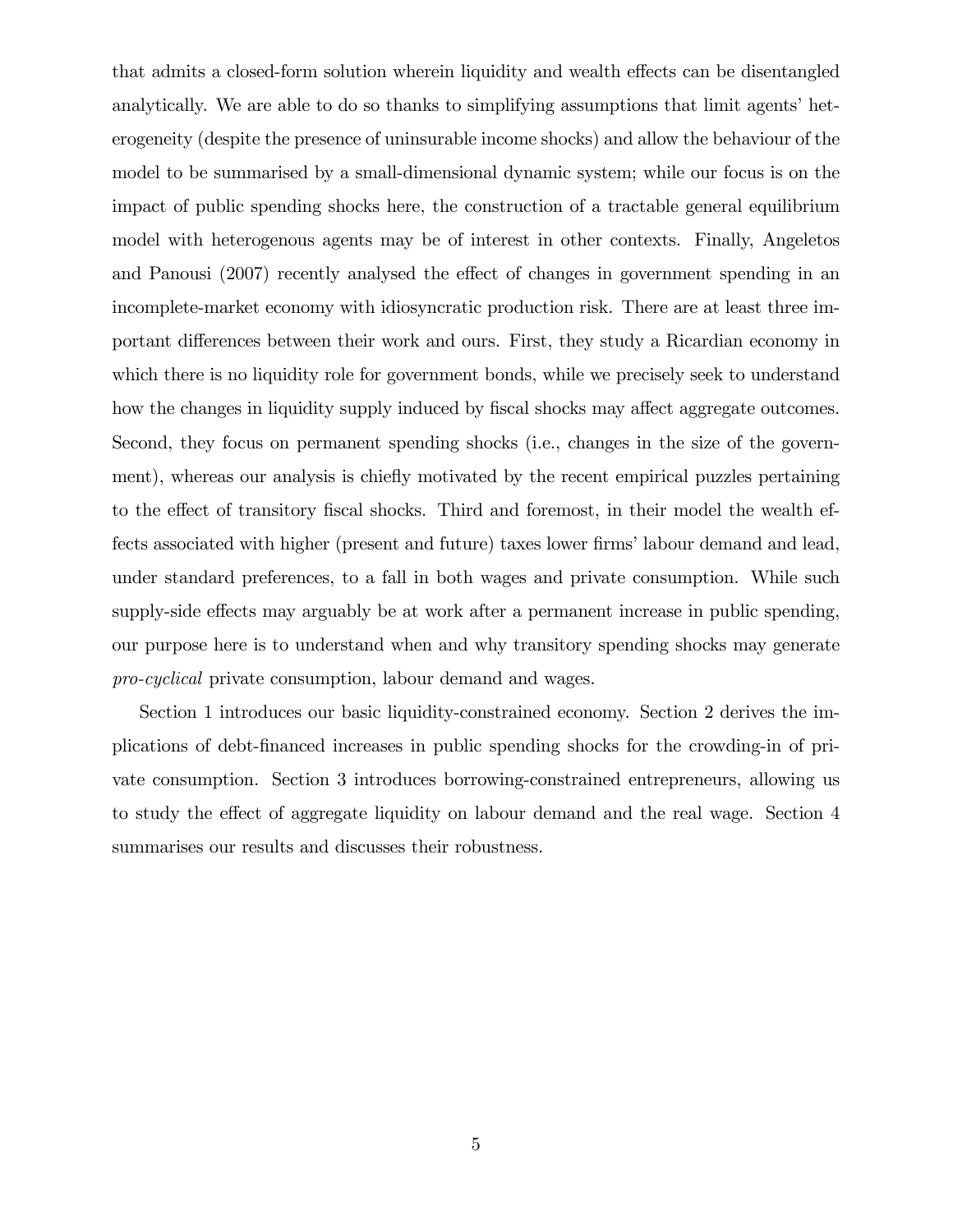#### 1 The model

The economy is populated by a government, as well as by a unit mass of infinitely-lived households and a large number of firms interacting in perfectly competitive goods and labour markets. The technology and preferences of our baseline model are as in Scheinkman and Weiss (1986): firms turn one unit of labour input,  $L_t$ , in one unit of the output good,  $Y_t$ , and households maximise:

$$
E_t \sum_{j=0}^{\infty} \beta^j \left( u \left( c_{t+j}^i \right) - l_{t+j}^i \right), \tag{1}
$$

where  $c_t^i$  and  $l_t^i$  are the consumption demand and labour supply of household i at date t, respectively,  $\beta \in (0,1)$  is the subjective discount factor, and  $u(c)$  is a twice continuously differentiable utility function satisfying  $u'(c) > 0$ ,  $u'(0) = \infty$ ,  $u''(c) < 0$ . In addition, we limit the curvature of  $u(.)$  by assuming that  $\sigma(c) \equiv -cu''(c)/u'(c) \leq 1.5$  While our baseline model implies constant equilibrium wages (= 1 since  $Y_t = L_t$ ), the production function will be modified in Section 3 so as to allow for a liquidity-sensitive labour demand curve and time-varying wages.

#### 1.1 Households

Idiosyncratic income shocks are modelled as follows. The status of individual households in the labour market randomly switches between employment (during which they freely choose their labour supply) and unemployment (in which they are excluded from the labour market). The individual labour-income fluctuations that result are assumed to be entirely uninsurable (i.e., agents cannot issue assets contingent on their future employment status, and there are no unemployment benefits). In addition, households' asset wealth must be non-negative at all times, so that households cannot use private borrowing and lending to insulate individual consumption from idiosyncratic income fluctuations. Given these restrictions, the only way households can smooth consumption is by holding (riskless) government bonds. Household

<sup>&</sup>lt;sup>5</sup>That  $\sigma(c) \leq 1$  ensures that intertemporal substitution effects in consumption do indeed dominate intertemporal income effects (given a linear disutility of labour), so that the steady-state rate of interest increases with steady-state public debt.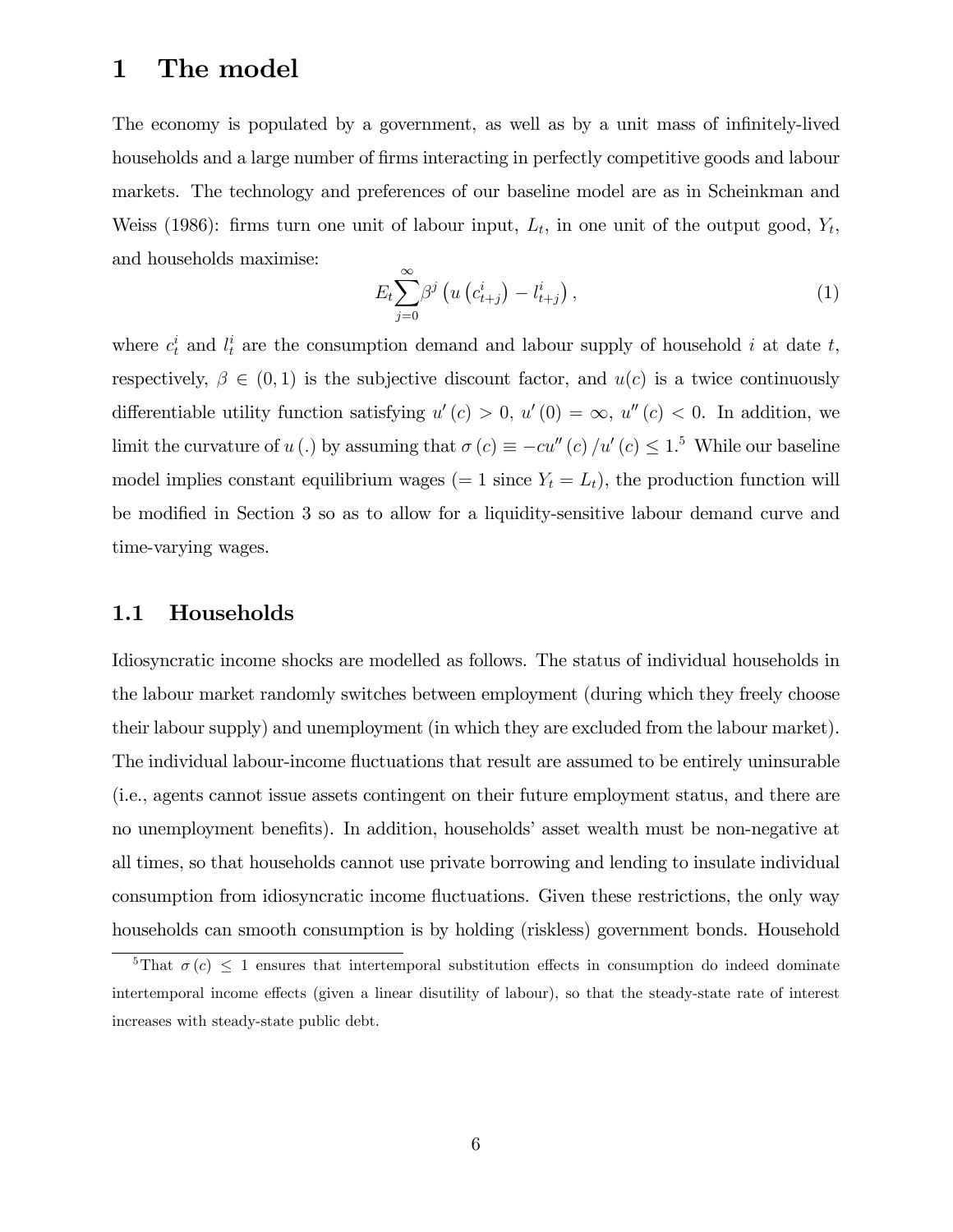i thus faces the following budget and non-negativity constraints:

$$
c_t^i + a_t^i = a_{t-1}^i R_{t-1} + \xi_t^i l_t^i - T_t,\tag{2}
$$

$$
c_t^i \ge 0, \ l_t^i \ge 0, \ a_t^i \ge 0. \tag{3}
$$

In equation (2),  $a_t^i$  denotes the total quantity of bonds held by household i at the end of period  $t, T_t$  is a (possibly negative) lump-sum tax collected on all households at date t,  $R_{t-1}$  is the riskless gross interest rate on bonds from date  $t-1$  to date t, and  $\xi_t^i$  is an indicator variable taking on the value 1 if the household is employed at date  $t$  and 0 otherwise. Employed households have a constant probability  $\pi \in (0,1)$  of falling into unemployment in the next period, and unemployed households stay so for one period only: Prob  $(\xi_{t+1}^i = 1 | \xi_t^i = 1) = \pi$  and Prob  $(\xi_{t+1}^i = 0 | \xi_t^i = 0) = 0$  (nothing substantial changes if we allow the probability of moving out of unemployment to be less than one).

Since only employed households derive income from their labour supply, household  $i$ chooses  $l_t^i = 0$  whenever  $\xi_t^i = 0$ . On the other hand, equations (1)–(2) and the fact that the real wage is 1 imply that the intratemporal optimality condition for employed households (i.e., for whom  $\xi_t^i = 1$ ) is  $l_t^i$  satisfying:

$$
u'\left(a_{t-1}^i R_{t-1} + l_t^i - T_t - a_t^i\right) = 1\tag{4}
$$

On the other hand, since households' asset holdings must be nonnegative, the intertemporal optimality condition for household  $i$  is:

$$
u'\left(a_{t-1}^i R_{t-1} + \xi_t^i l_t^i - T_t - a_t^i\right) \ge \beta R_t E_t u'\left(a_t^i R_t + \xi_{t+1}^i l_{t+1}^i - T_{t+1} - a_{t+1}^i \middle| \xi_t^i\right),\tag{5}
$$

with (5) holding with strict inequality if the borrowing constraint is binding (and thus  $a_t^i = 0$ , and with equality otherwise (in which case  $a_t^i > 0$ ).

In general, uninsurable income uncertainty of the kind assumed here generates a very large number of household types, due to the dependence of current decisions on the household's entire history of individual shocks, and the distribution of types must be approximated numerically (e.g., Aiyagari, 1994; Heathcote, 2005). Here we focus on a particular equilibrium with a limited number of household types and a finite-state wealth distribution, allowing us to derive the model's dynamics in closed form. We construct this equilibrium using a simple 'guess and verify' method based on two conjectures, and then derive sufficient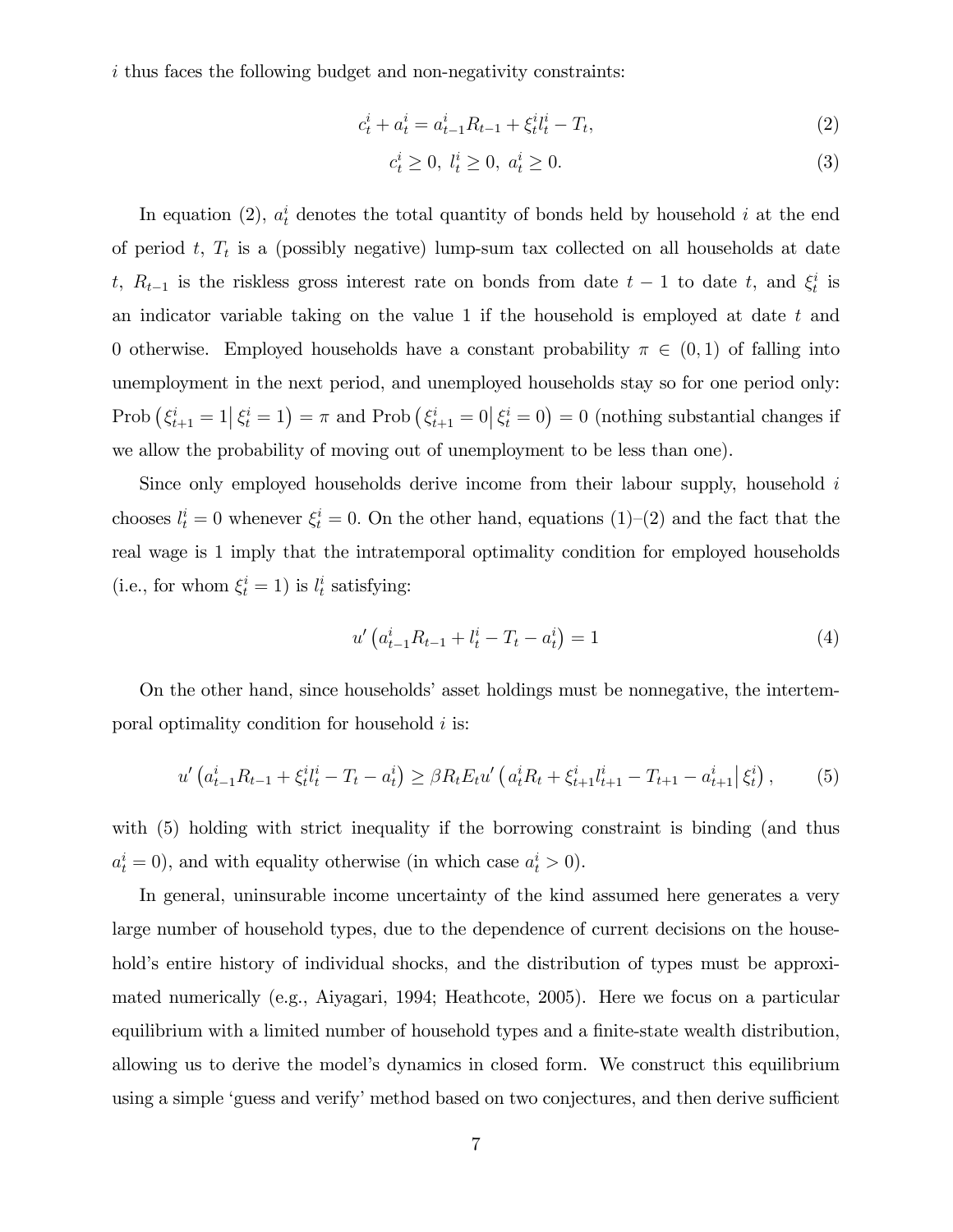conditions for both conjectures to hold in equilibrium once all their behavioural and marketclearing implications have been worked out. As stated in Proposition 1 further below, the sufficient conditions for both conjectures to hold are that i) public debt trend-revert towards a sufficiently low long-run target, and ii) deviations of public debt from target be of limited magnitude.

The first conjecture  $(C1)$  is that the borrowing constraint is always binding for unemployed households. As such, unemployed households hold no government bonds at the end of the current period (i.e., they would like to borrow, rather than save), so that we can write from  $(2)$ :

$$
\xi_t^i = 0 \Rightarrow c_t^i = a_{t-1}^i R_{t-1} - T_t,\tag{6}
$$

where  $a_{t-1}^i$  is household i's bond holdings inherited from the previous period (when this household was employed). The second conjecture  $(C2)$  is that the borrowing constraint is never binding for employed households. From  $(1)-(2)$ , the intratemporal optimality condition for any employed household  $i$  imposes that the marginal rate of substitution between leisure and consumption be equal to the real wage, so that we obtain:

$$
\xi_t^i = 1 \Rightarrow c_t^i = u'^{-1}(1) \equiv c^e. \tag{7}
$$

Any employed household stays employed in the next period with probability  $\pi$  and falls into unemployment with probability  $1-\pi$ . Conjecture **C2** implies that employed households<sup>7</sup> consumption-savings plans are interior (i.e.,  $a_t^i > 0$  if  $\xi_t^i = 1$ ) and, from (1), (6) and (7), that these plans obey the following Euler equation:

$$
1 = \beta \pi R_t + \beta (1 - \pi) R_t E_t u' (a_t^i R_t - T_{t+1}). \tag{8}
$$

The left-hand side of equation (8) is the current marginal utility of an employed household,  $u'(c^e) = 1$ . The first part of the right-hand side of (8) is the discounted utility of a marginal unit of savings if the household stays employed in the next period (in which case  $u'(c_{t+1}^i) = u'(c^e) = 1$ , while the second part is the marginal utility of the same unit when the household falls into unemployment in the next period (i.e., becomes unemployed, liquidates assets and, from equation (6), enjoys marginal utility  $u'(c_{t+1}^i) = u'(a_t^i R_t - T_{t+1})$ .

In equation (8), household *i*'s current asset demand only depends on aggregate variables  $(R_t$  and  $T_{t+1})$ . The solution  $a_t^i$  to (8) is thus identical across employed households and we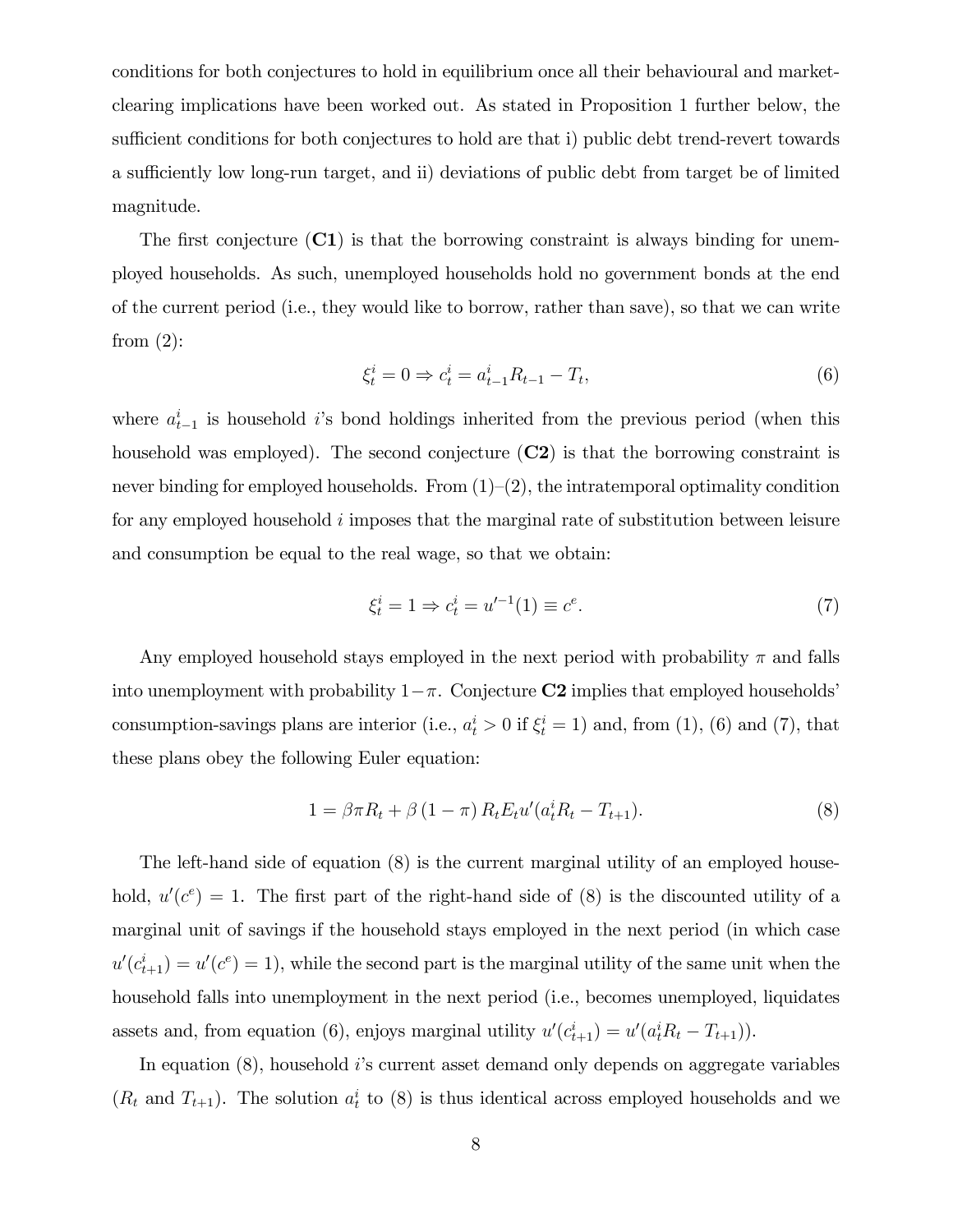can write:

$$
\xi_t^i = 1 \Rightarrow a_t^i = a_t \; (> 0). \tag{9}
$$

Equations (6) and (9) imply that all unemployed households (labelled  $u$ -households from now on) have identical consumption levels, so that their budget constraint becomes:

$$
u: c_t^u = a_{t-1}R_{t-1} - T_t.
$$
\n(10)

Employed households can be of two different types, depending on whether they were employed or not in the previous period. Call the former 'ee-households' and the latter ' $ue$ households'. In the current period, ue-households consume  $c^e$  and save  $a_t$  but enjoy no asset payoff (since they were borrowing-constrained at date  $t-1$  and thus chose  $a_{t-1}^i = 0$ ). Then, equations (2), (7) and (9) yield the labour supply of ue-households,  $l_t^{ue}$  (which is homogenous across such households) as the residual of the following equation:

$$
ue: ce + at = ltue - Tt.
$$
\n(11)

On the other hand, ee-households consume  $c^e$ , save  $a_t$ , and enjoy the asset payoff  $a_{t-1}R_{t-1}$ . This also uniquely defines their labour supply,  $l_t^{ee}$ , through the following equation:

$$
ee: c^e + a_t = a_{t-1}R_{t-1} + l_t^{ee} - T_t.
$$
\n(12)

To summarise,  $C1$  and  $C2$  imply that households can be of three different types only (with budget constraints  $(10)–(12)$ ), while the equilibrium wealth distribution is two-state (i.e.,  $a_t^i = a_t > 0$  or 0). Note that it is almost sure, asymptotically, that any two randomly chosen households have different individual income histories, due to the idiosyncratic nature of unemployment shocks. Nevertheless, under our conjectures households' heterogeneity is limited by the fact that only last periodís an current idiosyncratic shocks matter in determining households' types. This is because, under  $C1$  and  $C2$ , i) households falling into unemployment liquidate their asset wealth entirely, and ii) agents falling out of unemployment adjust labour supply so as to reach their target level of precautionary savings,  $a_t$ instantaneously.<sup>6</sup>

<sup>6</sup>Of course, in reality individual asset depletion and repletion following changes in labour income are gradual rather than immediate. Our focus on a tractable analysis of aggregate fiscal shocks under incomplete markets and agents' heterogeneity requires that we abstract from this inertia in individual asset adjustments. Of course, the individual wealth target itself,  $a_t$ , will vary over time following changes in public spending.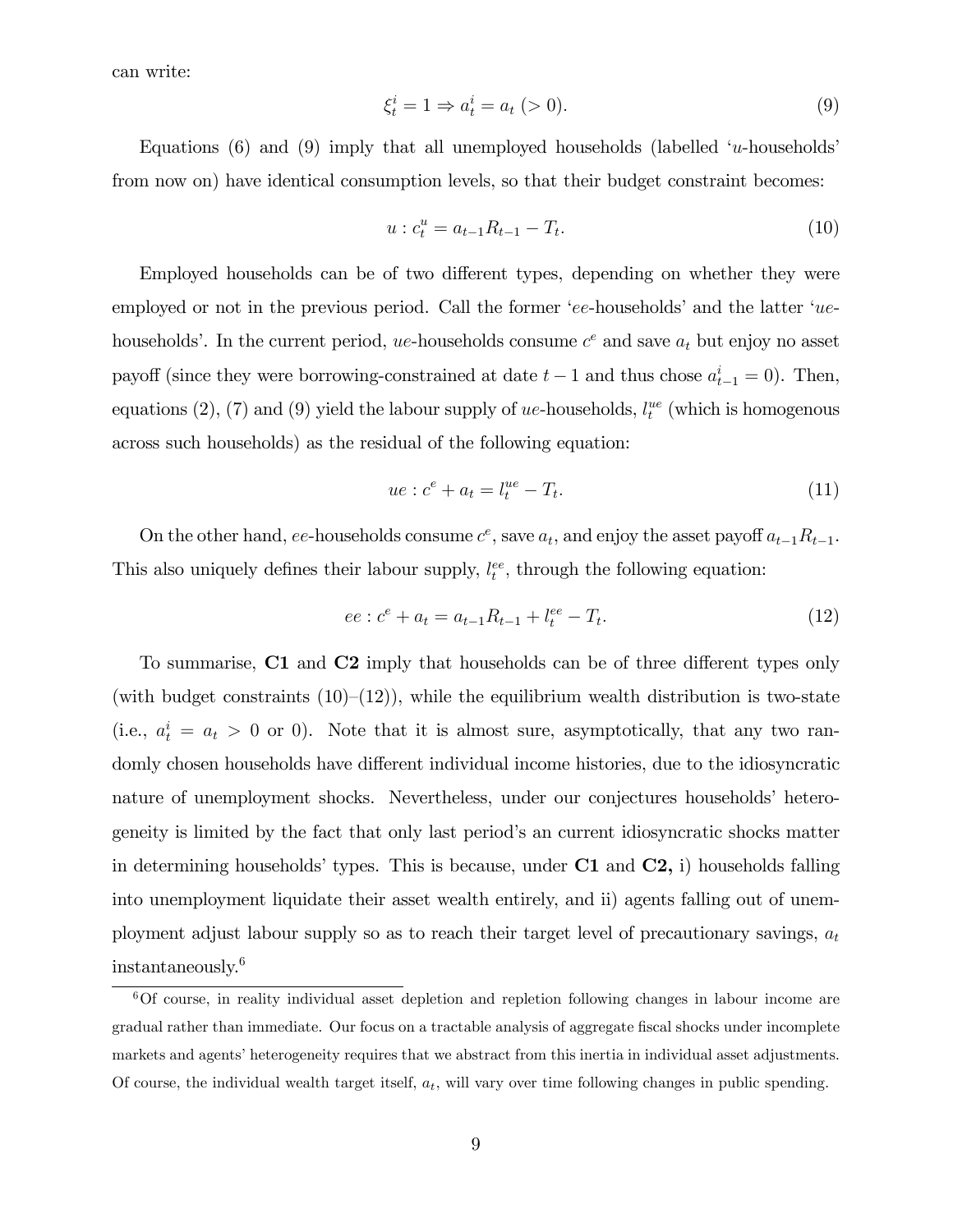Given the assumed probabilities of changing employment status, the invariant proportions of *u*-, *ee*- and *ue*-households are  $\Omega \equiv (1 - \pi) / (2 - \pi)$ ,  $1 - 2\Omega$  and  $\Omega$ , respectively (i.e., the proportion of employed households is  $1 - 2\Omega + \Omega = 1 - \Omega$ ). For simplicity, we assume that the proportion of each type of household is at the invariant distribution level from  $t = 0$ onwards.

#### 1.2 Government

Let  $G_t$  and  $T_t$  denote government consumption and lump-sum taxes during period t, respectively, and  $B_t$  the stock of public debt at the end of period t. The government faces the budget constraint:

$$
B_{t-1}R_{t-1} + G_t = B_t + T_t. \tag{13}
$$

In equation (13), we think of transitory variations in  $G_t$  as being exogenously chosen by the government, of  $B_t$  as adjusting endogenously over time depending on the primary deficit and the equilibrium interest rate, and of  $T_t$  as obeying a fiscal rule with feedback from macroeconomic and/or fiscal variables. Following the observation by Bohn (1998) that the US debt-GDP ratio is stationary, we restrict our attention to rules ensuring that public debt reverts towards its (exogenous) long-run target B at least asymptotically. Such rules, which exclude Ponzi schemes, are consistent a wide variety of feedback mechanisms, including that from public debt to primary deficit as in Bohn (1998), from output and debt to structural deficits (e.g., Gali and Perotti, 2003), as well as from public debt and public spending to taxes (e.g., Gali et al., 2007). Loosely speaking, stationarity requires that the tax feedback be sufficiently strong never to allow public debt to drift away from target forever; in Section 2 we illustrate the dynamic effects of spending shocks under one of the simplest rules of this class, whereby tax revenues only react to deviations of public debt from its long-run (i.e., steady-state) target.

#### 1.3 Market clearing

In our economy, only employed households hold government bonds. Given the asymptotic distribution of household types, the clearing of the bond, labour and goods markets requires,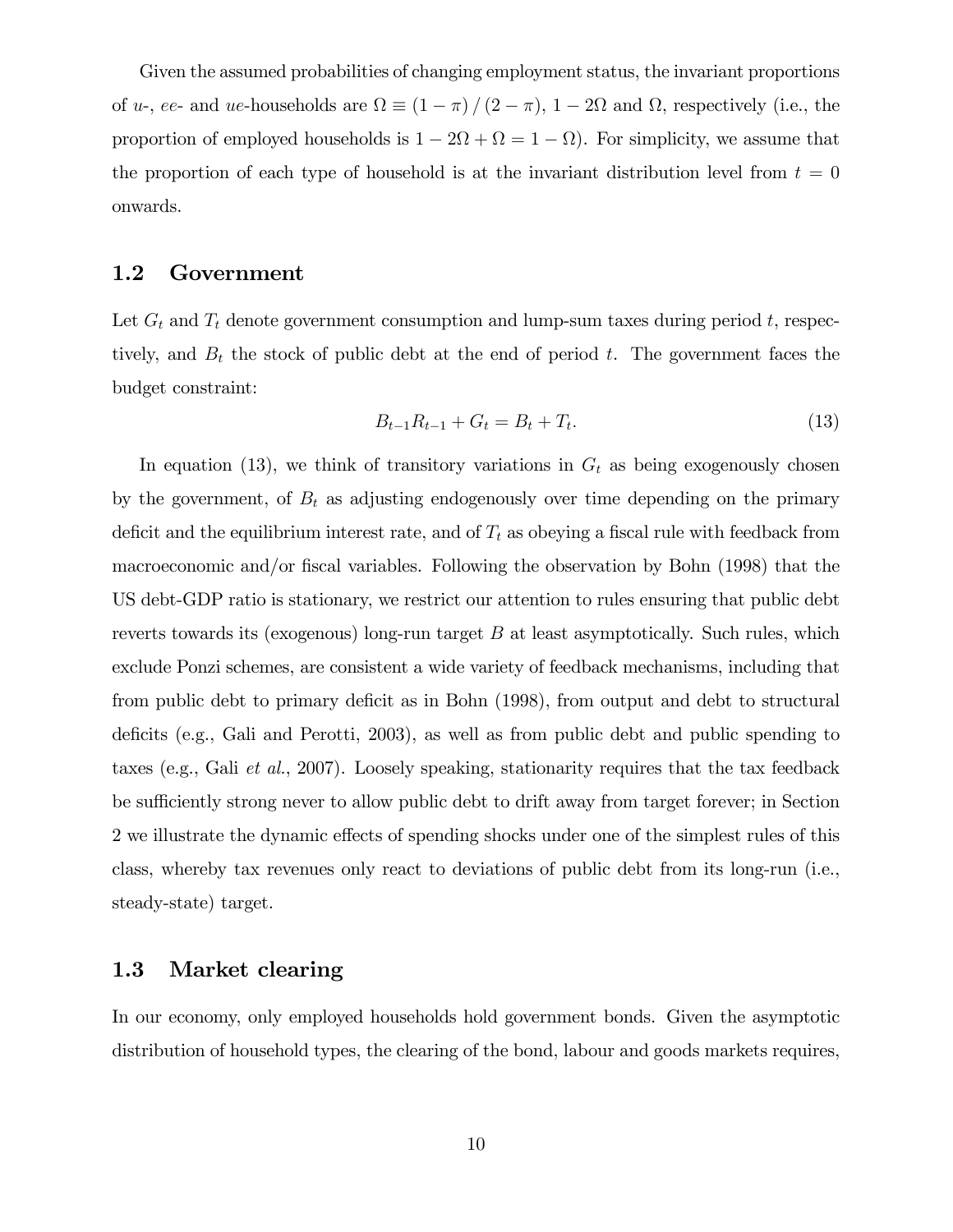respectively:

$$
(1 - \Omega) a_t = B_t,\tag{14}
$$

$$
(1 - 2\Omega) l_t^{ee} + \Omega l_t^{ue} = L_t,
$$
\n<sup>(15)</sup>

$$
(1 - \Omega)c^e + \Omega c_t^u + G_t = Y_t.
$$
\n
$$
(16)
$$

Substituting (7), (13) and (14) into the Euler equation (8), we may write the relation between the interest rate and fiscal variables as follows:

$$
\beta R_t \left( \pi + (1 - \pi) E_t u' \left( (2 - \pi) \left( B_{t+1} - G_{t+1} + \Omega T_{t+1} \right) \right) \right) = 1 \tag{17}
$$

Note that as  $\pi \to 1$  idiosyncratic uncertainty about labour income vanishes; the model then behaves like a Ricardian one and  $R_t \rightarrow 1/\beta$ , the gross rate of time preference.

A three-household type equilibrium is defined as sequences of individual consumption levels,  $\{c^e, c^u_t\}_{t=0}^{\infty}$ , individual labour supplies,  $\{l_t^{ee}, l_t^{ue}\}_{t=0}^{\infty}$ , individual bond holdings,  $\{a_t\}_{t=0}^{\infty}$ , and aggregate variables,  $\{L_t, Y_t, B_t\}_{t=0}^{\infty}$  such that the optimality conditions (7)–(12) and the market clearing conditions (14)–(16) hold in every period, given the forcing sequence  ${G_t}_{t=0}^{\infty}$ and a fiscal rule for  $\{T_t\}_{t=0}^{\infty}$  that ensures the stationarity of public debt. We may now state the following existence proposition (the proof is found in Appendix A).

**Proposition 1.** Provided that public debt is stationary and that fluctuations around the steady state are small, then the three-household type equilibrium exists if and only if  $B \in$  $(0, B^*)$ , where  $B^* = \beta u'^{-1}(1) / (1 - \pi + \beta) > 0$ . Along this equilibrium,  $R_t < 1/\beta$  for all t.

In short, Proposition 1 indicates that our economy is liquidity-constrained if public debt is sufficiently low, in which case the equilibrium interest rate is also low (relative to that prevailing in an unconstrained economy) due to the precautionary demand for government bonds.<sup>7</sup> From now on we proceed under the maintained assumption that liquidity is scarce (in the sense that  $B \in (0, B^*)$ ), and defer until the last Section the discussion of the significance of this assumption. Of course, the specific parameter restrictions imposed by the requirement that public debt be stationary depend on the particular fiscal rule followed by the government.

<sup>7</sup>These properties essentially parallel those obtained by Woodford (1990) with a liquidity-constrained economy where both aggregate and idiosyncratic uncertainties are shut down.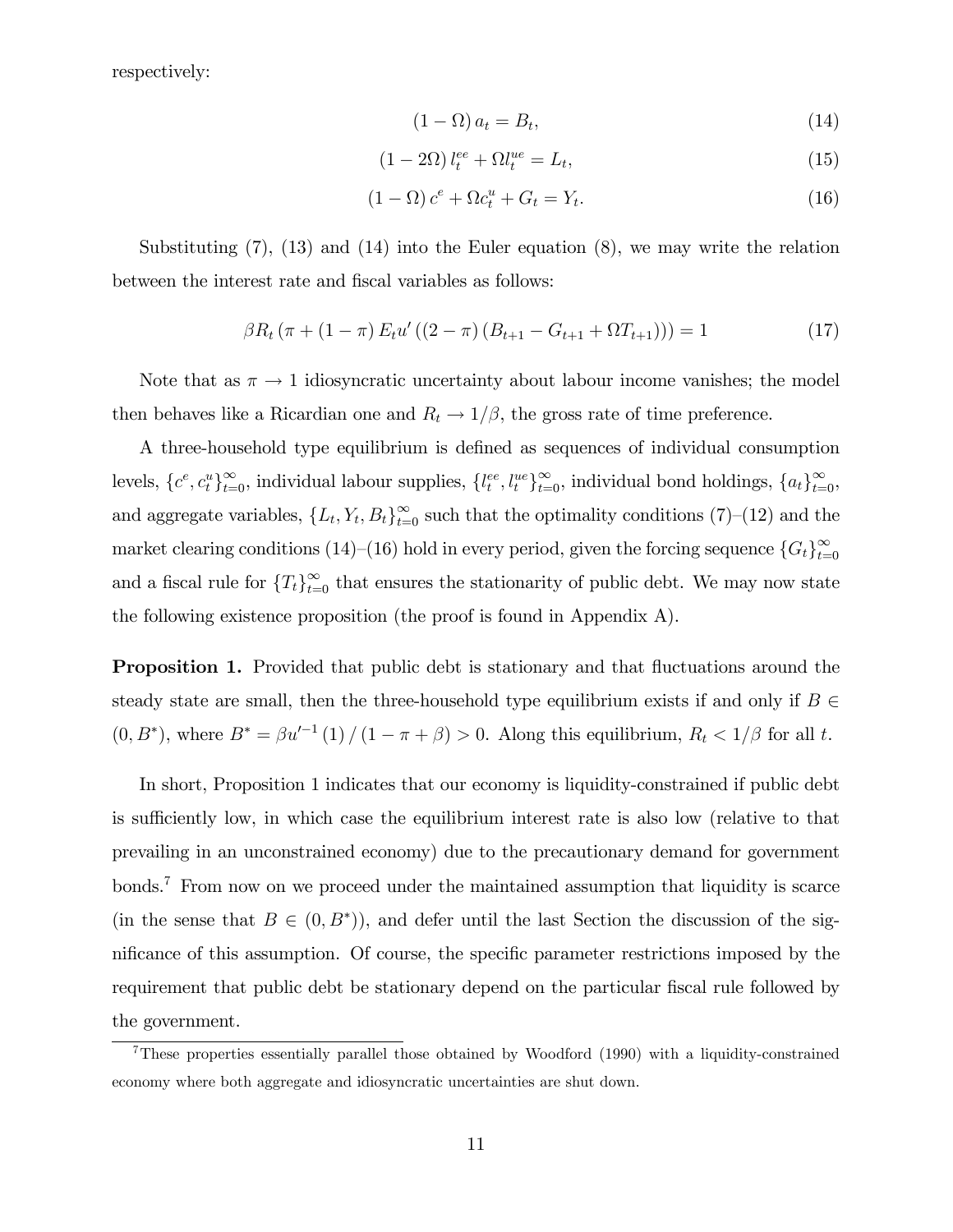## 2 Liquidity and wealth effects of fiscal expansions

#### 2.1 Aggregate and individual variables

In this section we start by showing how liquidity and wealth effects compete in determining the overall response of aggregate- and individual-level variables to public-spending shocks, and then illustrate the implied dynamic effects of such shocks under a simple fiscal rule.

Total consumption by employed households is  $(1 - \Omega) c^e$ , while the total consumption of unemployed households is  $\Omega c_t^u$ . Then, using (10), (13) and (14) and rearranging, total private consumption and total output can be respectively written as:

$$
C_t = (1 - \Omega) c^e + (1 - \pi) (B_t - G_t + \Omega T_t), \qquad (18)
$$

$$
Y_t = (1 - \Omega) c^e + (1 - \pi) (B_t + \Omega T_t) + \pi G_t.
$$
 (19)

These static, reduced-form equations provide a first insight into how liquidity effects alter the transmission of fiscal shock relative to that at work in the Ricardian model. Imagine first the effect of a rise in public spending entirely financed by public debt, the implied increase in taxes necessary to satisfy the government's intertemporal budget constraint being left to some future periods. Private consumption does not change on impact since  $\Delta T_t = 0$  and thus  $\Delta B_t - \Delta G_t = 0$ . However, the implied rapid growth of public debt and the delayed response of taxes may cause the quantity  $B_t - G_t + \Omega T_t$  in (18) to be greater than zero over a sustained period of time starting at date  $t+1$ , thereby leading to a persistent crowding-in of private consumption by public consumption. Alternatively, consider the textbook Ricardian experiment of a debt-financed cut in lump-sum taxes, financed by future tax increases, with the entire path of government consumption remaining unchanged. Since  $\Delta G_t = 0$  and thus  $\Delta B_t = -\Delta T_t$  by assumption, we have  $\Delta (B_t + \Omega T_t) > 0$  so that the cut raises private consumption and output on impact (recall that this experiment would be neutral under Ricardian equivalence). Finally, notice that changes in taxes and public spending that keep the primary deficit at zero (that is,  $\Delta G_t = \Delta T_t$  and  $\Delta B_t = 0$ ) affect private consumption and output in exactly the way predicted by the Ricardian model (i.e.,  $\Delta C_t < 0$ ,  $\Delta Y_t > 0$ ): variations in the stock of public debt are thus crucial in generating the expansionary effects of fiscal shocks.

To obtain further insight into the underlying workings of these non-Ricardian effects,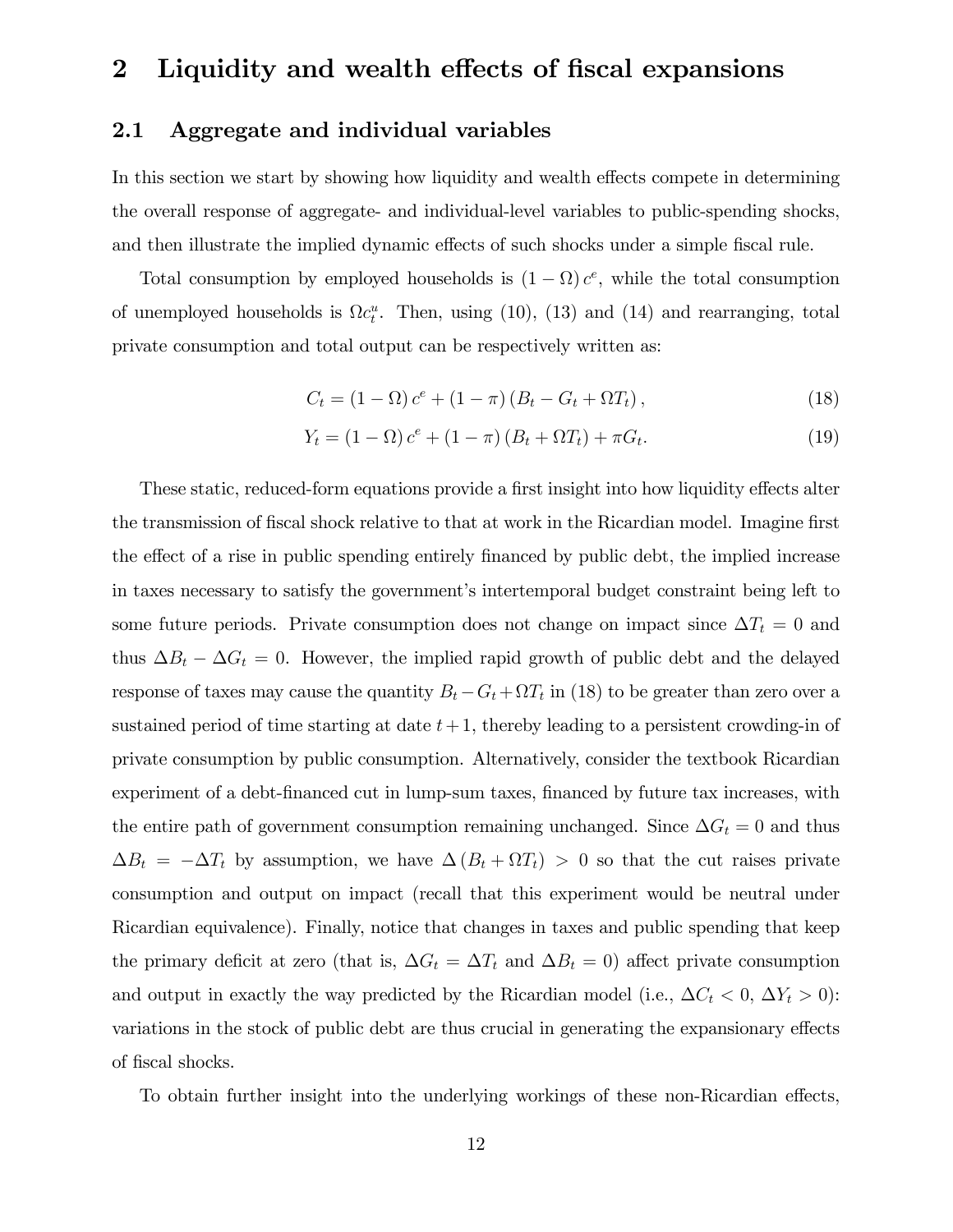we need to go beyond the reduced-form equations  $(18)$ – $(19)$  and look at household-level variables, which describe how individual consumption (i.e. the private demand side of the model) and labour supply (the supply side of the model) respond to fiscal shocks. The consumption of employed households,  $c^e$ , is not affected by fiscal shocks. Now, substitute (14) into (10) to write  $c_t^u$  as follows:

$$
c_t^u = (2 - \pi) B_{t-1} R_{t-1} - T_t.
$$
\n(20)

In equation (20), higher taxes lower consumption, but higher public debt raises the overall liquidation value of u-households' portfolios (i.e., the  $(2 - \pi) B_{t-1}R_{t-1}$  term in (20)). Provided that the increase in public debt also persistently raises the interest rate after the spending shock (which, from (17), occurs whenever  $B_t - G_t + \Omega T_t$  rises over time), the right-hand side of (20) may increase. Ultimately, whether  $c_t^u$  (and thus  $C_t$ ) rises or falls thus depends on whether the liquidity effects of public debt on  $u$ -households' portfolios dominate the wealth effects of taxes following the shock.

Turning to the supply side of the model, we can substitute (7) and (14) into  $(11)$ – $(12)$ and write labour supply by employed households as follows:

$$
l_t^{ee} = c^e + (2 - \pi) (B_t - B_{t-1} R_{t-1}) + T_t,
$$
\n(21)

$$
l_t^{ue} = c^e + (2 - \pi) B_t + T_t.
$$
\n(22)

Equations  $(21)-(22)$  show that labour supply responds to both taxes (as in the Ricardian model) and the stock of liquidity that households acquire as self-insurance against unemployment risk. ue-households, who have just moved out of unemployment and have zero beginning-of-period wealth, will seize any extra opportunity to save by raising labour supply; ee-households, who are partly self-insured when they enter the current period, adjust their labour supply depending on the new stock of government bonds available for purchase relative to the current value of their previously-accumulated portfolio. In both cases, the growth of public debt that may result from higher public spending generates liquidity effects that *strengthen* the wealth effects on labour supply.

#### 2.2 The dynamic effects of spending shocks

Having discussed how liquidity effects may affect the response of our variables of interest to fiscal expansions, we now illustrate the dynamics of the model in the context of a specific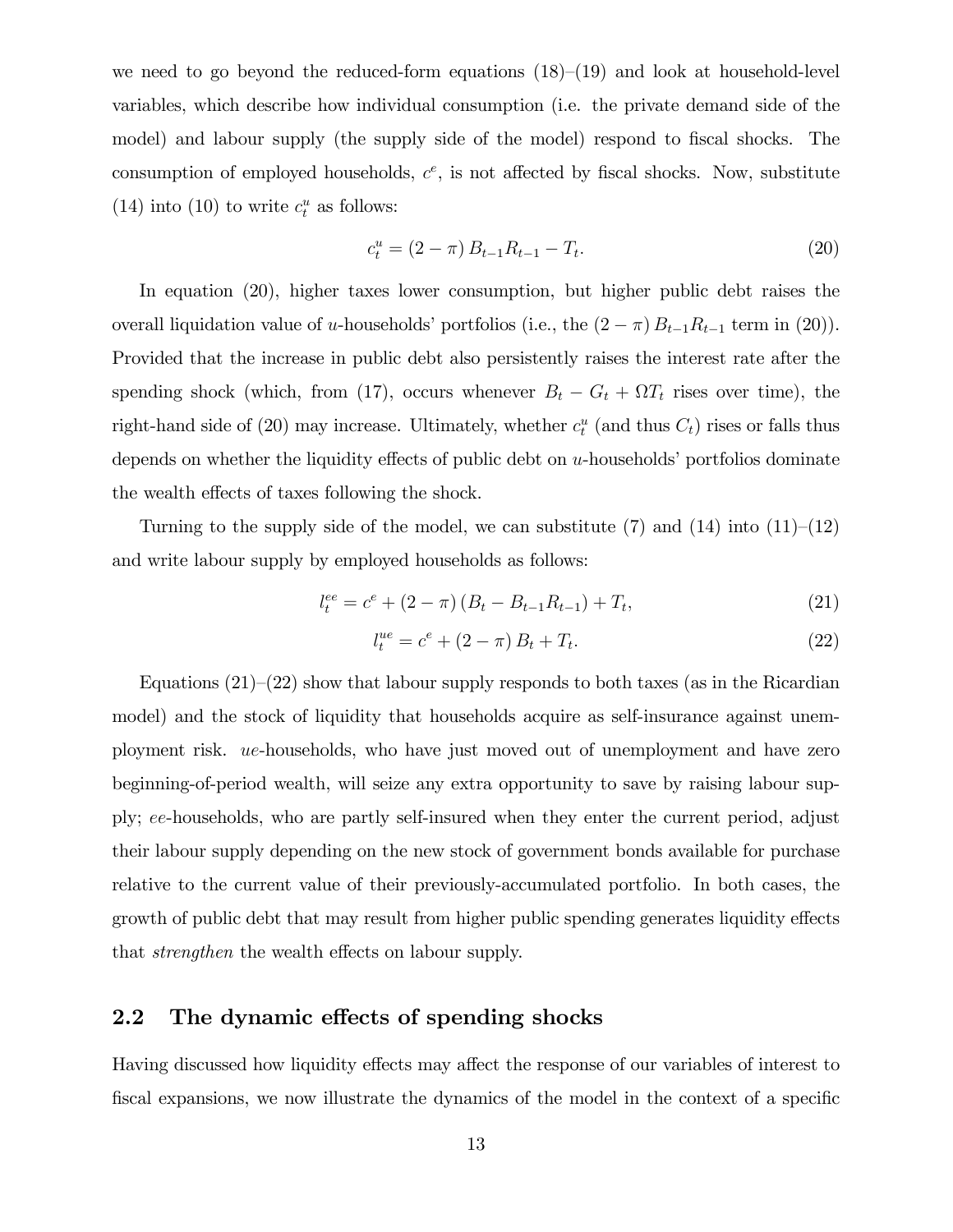example of a fiscal rule and a shock process. The tax rule and shock process that we consider are as follows:

$$
T_t = T + \phi \left( B_t - B \right), \tag{23}
$$

$$
G_t = \psi G_{t-1} + \epsilon_t,\tag{24}
$$

where  $T$  denotes steady-state taxes,  $B$  steady-state public debt (i.e., the long run target),  $\phi > 0$  and  $\psi \in (0, 1)$  are constant parameters, and  $\epsilon_t$  is a innovation to public spending. Note that the qualitative properties of the model are robust to the inclusion of other feedbacks in  $(23)$  (e.g., from  $G_t$  to  $T_t$ ), as well as to a lagged (rather than simultaneous) reaction of taxes to public debt; what matters for our results is the possibility that public spending shocks entail significant variations in the stock of public debt, at least in the short run.

The policy parameter  $\phi$  in equation (23) effectively indexes the way in which fiscal expansions are financed at various horizons. If  $\phi$  is large, taxes rise quickly following a fiscal expansion and public debt plays a relatively minor rôle in their short-run financing. Smaller values of  $\phi$ , on the contrary, imply a muted short-run response of taxes and a more substantial rôle for public debt issuance in the short run; the ensuing rise in the stock of public debt then eventually triggers a rise in taxes in the medium run until the reversion of the public debt has been completed. In the context of (23), stationarity simply requires that  $\phi$  be not too small  $\text{-see equation}$  (26) below. Finally, the assumption that steady-state government consumption is zero in equation (24) is made for expositional clarity and entails no loss of generality; here it implies that in the steady state tax revenues just cover interest rate payments on debt, i.e.,  $T = B (R - 1)^8$ 

Under  $(23)-(24)$ , the dynamics of public debt can be approximated by the following process (see Appendix A for details):

$$
B_t = (1 - a)B + aB_{t-1} + bG_t + cG_{t-1},
$$
\n(25)

where  $G_t$  is given by (24),  $a > 0$ ,  $b > 0$ ,  $c < 0$  are constants that depend on the deep parameters of the model and the target debt level B, and where  $\partial a/\partial \phi < 0$  (i.e., a stronger

<sup>&</sup>lt;sup>8</sup>The non-Ricardian nature of the model implies that  $R-1$  may be negative if steady-state public debt, B, is sufficiently low. In this case, the steady state tax collection becomes a positive transfer of amount  $-T$ (the bounds on R and the relation between R and B are detailed in Appendix A.)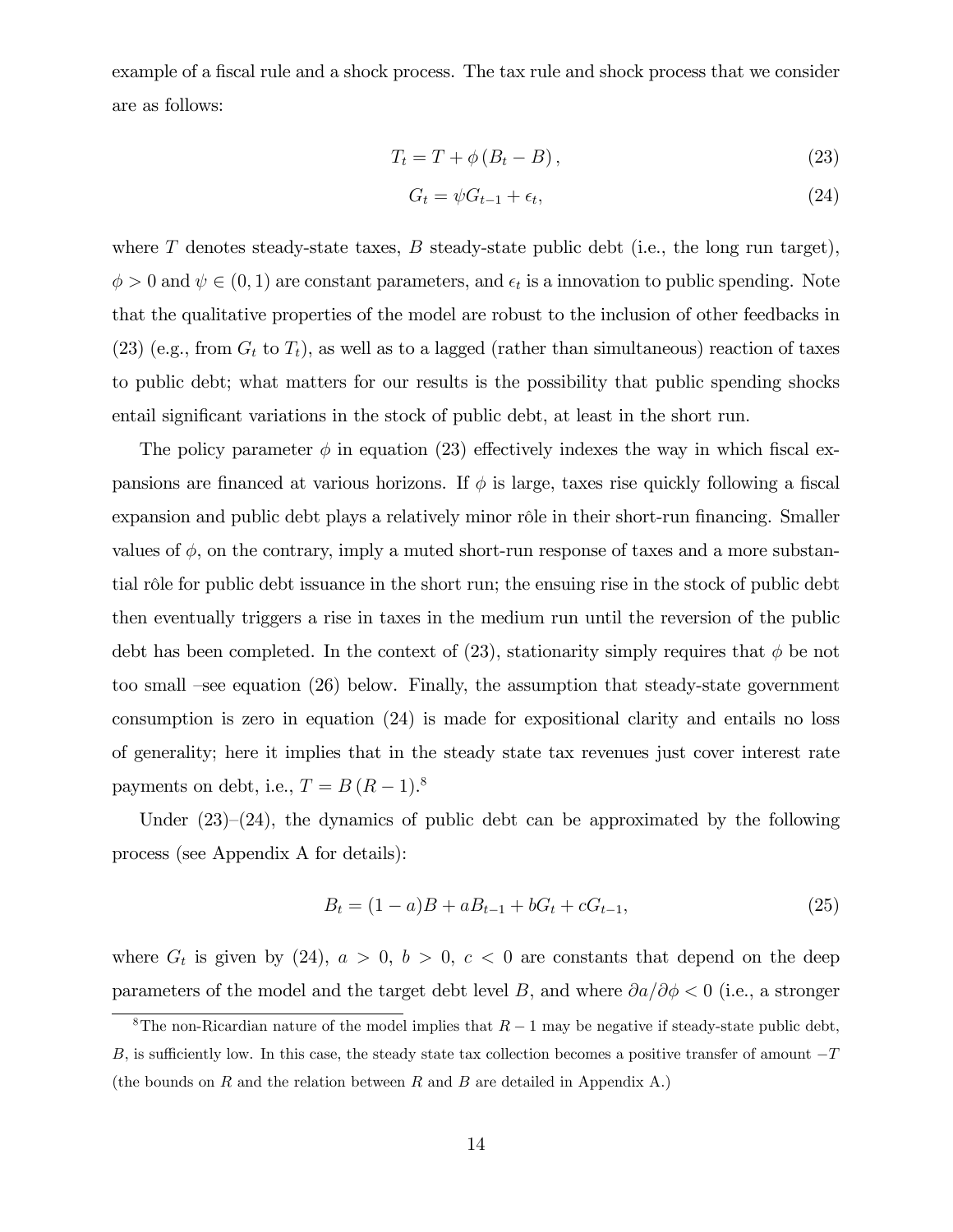tax reaction speeds up the reversion of public debt towards target). Finally, equations (13) and (18)–(19) give the equilibrium values of  $R_t$ ,  $C_t$  and  $Y_t$  as functions of the endogenous state  $B_t$  and the forcing term  $G_t$ .

Since  $a > 0$ , stationarity of public debt requires that  $a < 1$ . As is shown in Appendix A, this condition is equivalent to:

$$
\phi > \phi_{\min} \equiv \frac{R - 1 + (2 - \pi)\,\rho}{1 - (1 - \pi)\,\rho}, \text{ with } \rho \equiv \frac{(1 - \beta\pi R)\,\sigma\,(c^u)\,R}{1 + (1 - \pi)\,R} > 0,\tag{26}
$$

and where  $1 - (1 - \pi) \rho > 0$  and  $R > 0$  is uniquely defined by the target debt level B.

To illustrate the dynamic impact of liquidity and wealth effects in our economy, we draw impulse-response functions for all relevant variables using equation (25) together with (13), (18)–(19) and (23)-(24). We use the (quarterly) parameters  $\beta = 0.98$ ,  $\pi = 0.94$  (this generates an unemployment rate of  $\Omega \simeq 5.66\%, \psi = 0.95$ , the (unique) value of B such that  $R = 1.01$ , and  $u(c) = \ln c$ .

Figure 1 displays the responses of our variables of interest to a public-spending shock, when  $\phi = 0.2$  (the solid line) and  $\phi = 1.2$  (the dotted line). It is useful to compare the debt dynamics implied by both tax rule parameters. Equation (25) gives:

$$
\phi = 0.2 : B_t = 0.105B + 0.895B_{t-1} + 0.833G_t - 0.009G_{t-1};
$$
  

$$
\phi = 1.2 : B_t = 0.525B + 0.475B_{t-1} + 0.454G_t - 0.016G_{t-1}.
$$

The case where  $\phi = 0.2$  illustrates a situation where liquidity effects dominate wealth effects on total private consumption (except at the very moment of the shock), due to the substantial increase in public debt and the implied improvement in households' selfinsurance opportunities (note that private consumption tracks public debt, and is thus far more persistent than the shock itself.). As a result, the output effect of a spending shock is large, in the sense that the spending multiplier is greater than one almost all along the adjustment path.

In contrast, wealth effects dominate when  $\phi = 1.2$ , due to the limited increase in public debt and the rapid reaction of taxes, resulting in a 'Ricardian' (i.e., negative) response of private consumption all along the transition path; in consequence, the government spending multiplier is always lower than one.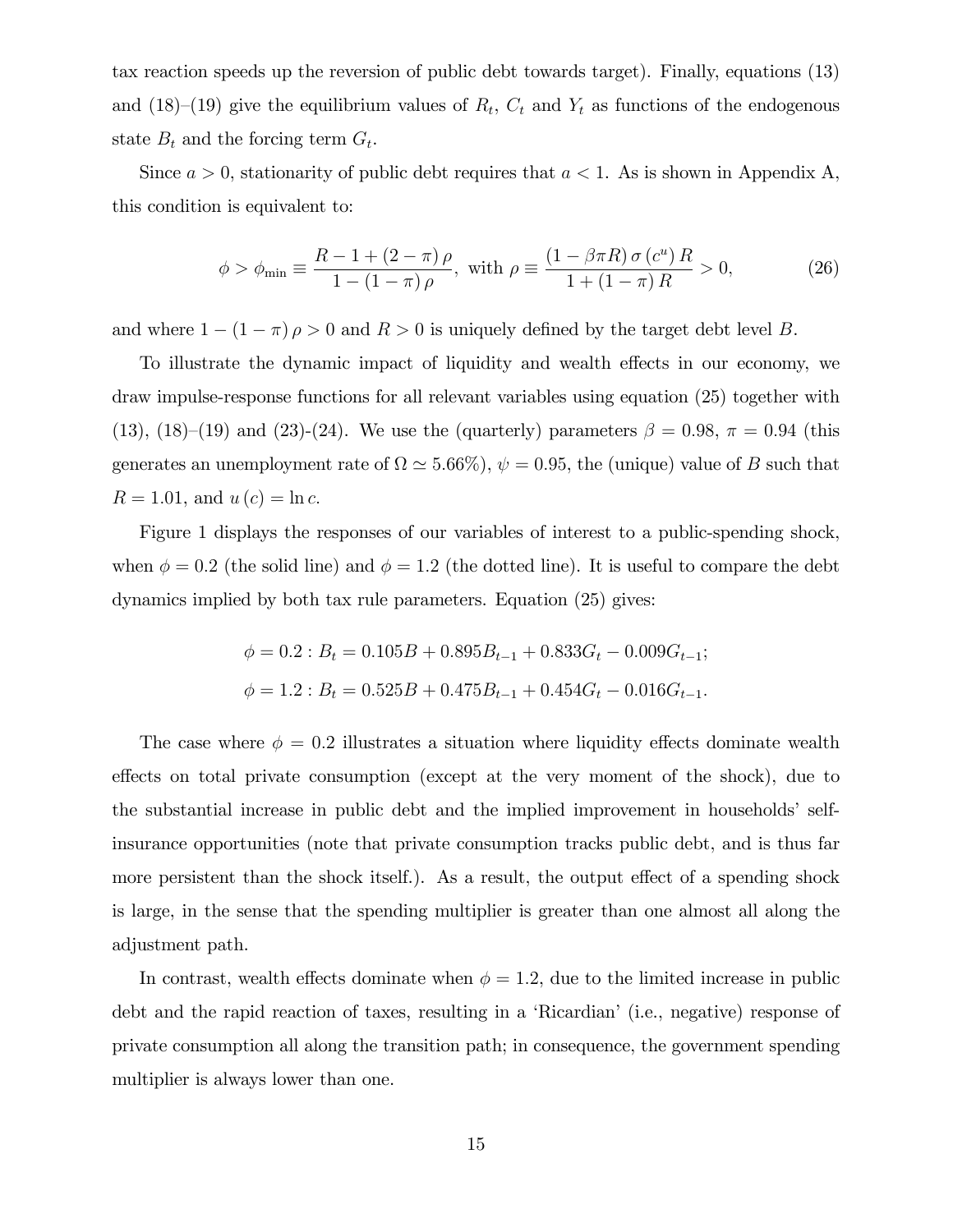Holding other parameters constant, a sensitivity analysis indicates that values of  $\phi$  between 0:2 and 1:2 cause private consumption to start falling below its steady-state level for several periods (during which public debt and implied liquidity effects are still limited), and then rise above its steady-state level for the rest of the adjustment period (after public debt has risen enough to make the liquidity effects prevalent). Since estimates of the response of taxes or the primary deficit to public debt in U.S. post-war data indicate a slow reversion of public debt and a value of  $\phi$  closer to 0.2 than to 1.2 (see Bohn, 1998, and Gali *et al.*, 2007), plausible values of  $\phi$  favour the dominance of liquidity effects here, at least over part of the adjustment path.



FIGURE 1. THE BASIC MODEL. The panels display the linear deviations from the steady state of public debt  $(B)$ , taxes  $(T)$ , private consumption  $(C)$ , output  $(Y)$  and the interest rate  $(R)$  following a public spending shock  $(G)$  of 5% of steady-state output. The fiscal rule is  $T_t = \phi(B_t - B)$ , with  $\phi = 0.2$  (solid line) and  $\phi = 1.2$  (dotted line).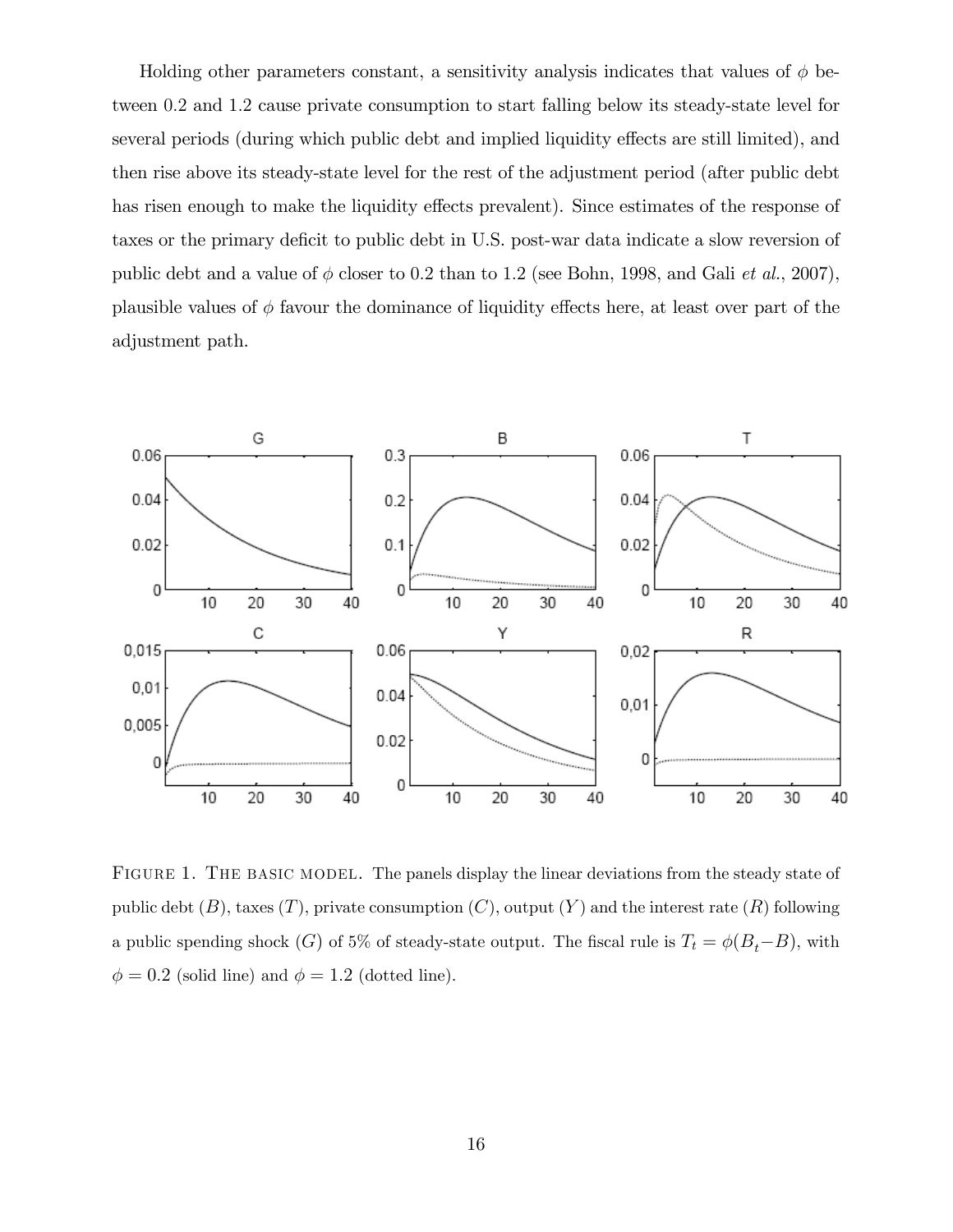## 3 Liquidity effects on labour demand

Our analysis has thus far focused on the way in which liquidity effects may affect the labour supply and consumption demand of private agents, leaving aside their potential effects on labour demand and the equilibrium real wage. A natural way of introducing labour demand shifts into the basic model is to think of output as being produced by entrepreneurs, that is households having access to a production technology, rather than by a separate firm sector. Higher liquidity may then also relax the borrowing constraints faced by these entrepreneurs and raise their labour demand following a fiscal expansion. Here again, whether the real wage consequently rises or falls depends on whether the liquidity effects on labour demand dominate the wealth effects on labour supply following the shock.

Our entrepreneurial model is exactly the same as that in Section 2 except for one feature: employed households now have a constant probability  $1 - \pi$  of becoming entrepreneurs for exactly one period. Entrepreneurs have access to a production technology that yields  $y_{t+1}^i$ units of goods at date  $t+1$  for  $l_t^{f,i}$  units of labour hired at date t (entrepreneurs do not supply labour). The household's objective is  $(1)$  as before, and we further assume here that  $u(c) = \tau \ln c, \tau > 0$ . The budget constraint of household *i* is now:

$$
c_t^i + a_t^i + (1 - \xi_t^i) w_t l_t^{f,i} = a_{t-1}^i R_{t-1} + \xi_t^i w_t l_t^i + y_t^i - T_t,
$$
\n(27)

where  $\xi_t^i = 1$  if the household is employed at date t and  $\xi_t^i = 0$  if the household runs a firm.

Consider first the choice of an employed household. From  $(1)$  and  $(27)$ , the latter chooses the level of labour supply  $l_t^i$  that satisfies:

$$
u'\left(a_{t-1}^i R_{t-1} + w_t l_t^i + y_t^i - T_t - a_t^i\right) = 1.
$$
\n(28)

On the other hand, employed households stay employed in the next period with probability  $\pi$  and become entrepreneurs with complementary probability. The optimal asset demand of an employed household  $i, a_t^i$ , must thus satisfy:

$$
u'\left(a_{t-1}^{i}R_{t-1} + w_{t}l_{t}^{i} + y_{t}^{i} - T_{t} - a_{t}^{i}\right) \geq \pi\beta R_{t}E_{t}u'\left(a_{t}^{i}R_{t} + w_{t+1}l_{t+1}^{i} - T_{t+1} - a_{t+1}^{i}\right) + (1 - \pi)\beta R_{t}E_{t}u'\left(a_{t}^{i}R_{t} - T_{t+1} - a_{t+1}^{i} - w_{t+1}l_{t+1}^{i,i}\right), (29)
$$

with this expression holding with strict inequality if the borrowing constraint is binding (i.e.,  $a_t^i = 0$ , but holding with equality otherwise (i.e.,  $a_t^i > 0$ ).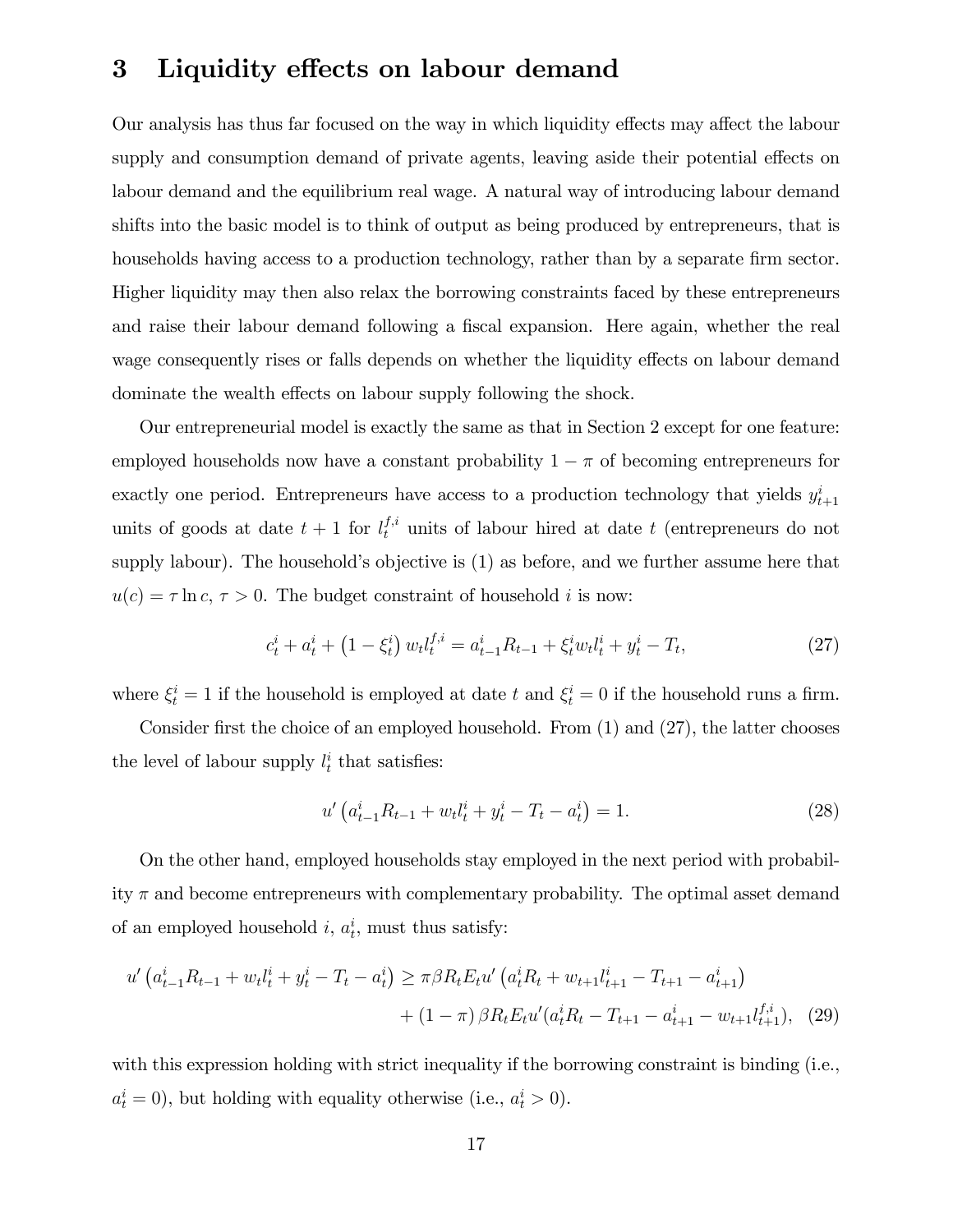Let us now turn to entrepreneurs. Their running of a firm prevents them from earning any wage income, so for them  $w_t l_t^i = 0$ . Since they were employed in the previous period they earn no production output, i.e.,  $y_t^i = 0$ . Then, from (1) and (27), their optimal choices of labour demand,  $l_t^{f,i}$  $t^{j,i}$ , and asset demand,  $a_t^i$ , must satisfy, respectively,

$$
u'(a_{t-1}^i R_{t-1} - T_t - a_t^i - w_t l_t^{f,i}) = \beta w_t^{-1} E_t u'(a_t^i R_t + w_{t+1} l_{t+1}^i + l_t^{f,i} - T_{t+1} - a_{t+1}^i), \tag{30}
$$

$$
u'(a_{t-1}^i R_{t-1} - T_t - a_t^i - w_t l_t^{f,i}) \ge \beta R_t E_t u'(a_t^i R_t + w_{t+1} l_{t+1}^i + l_t^{f,i} - T_{t+1} - a_{t+1}^i),\tag{31}
$$

with the latter inequality holding strictly if the entrepreneur is borrowing-constrained and with equality otherwise.

Just as in Section 1, an equilibrium with a limited number of household type/asset states can be constructed by conjecturing that employed households are never constrained (i.e., they wish to save rather than borrow, so  $(29)$  holds with equality) while entrepreneurs always are (i.e., they would like to expand employment and production through borrowing but cannot do so, implying that (31) holds with strict inequality). For the sake of conciseness, we just describe the properties of this equilibrium here and then establish the sufficient conditions for its existence in Proposition 2 below.

The three types of households of the entrepreneurial model are: i) entrepreneurs (or  $f$ -households<sup>'</sup>), who are currently borrowing-constrained and were employed in the previous period; ii)  $ee$ -households, who are currently employed after having been employed in the previous period; and iii)  $fe$ -households, who are currently employed after having been entrepreneurs in the previous period. Just as before, employed households are not borrowingconstrained and all choose the same consumption and asset holding levels, denoted by  $c_t^e$  and  $a_t$  ( $c_t^e$  will be time-varying here, due to changes in the real wage). We denote by  $c_t^f$  and  $l_t^f$ t entrepreneurs' consumption and labour demands, respectively. The budget constraint of each type of household is now:

$$
ee: c_t^e + a_t = a_{t-1}R_{t-1} + w_t l_t^{ee} - T_t,
$$
\n(32)

$$
fe: c_t^e + a_t = w_t l_t^{fe} + l_{t-1}^f - T_t,
$$
\n(33)

$$
f: c_t^f + w_t l_t^f = a_{t-1} R_{t-1} - T_t.
$$
\n(34)

Equation (32) is the same as (12), except for the fact that the consumption of employed households,  $c_t^e$ , is time-varying. In equation (33), fe-households earn labour income  $w_t l_t^{fe}$ t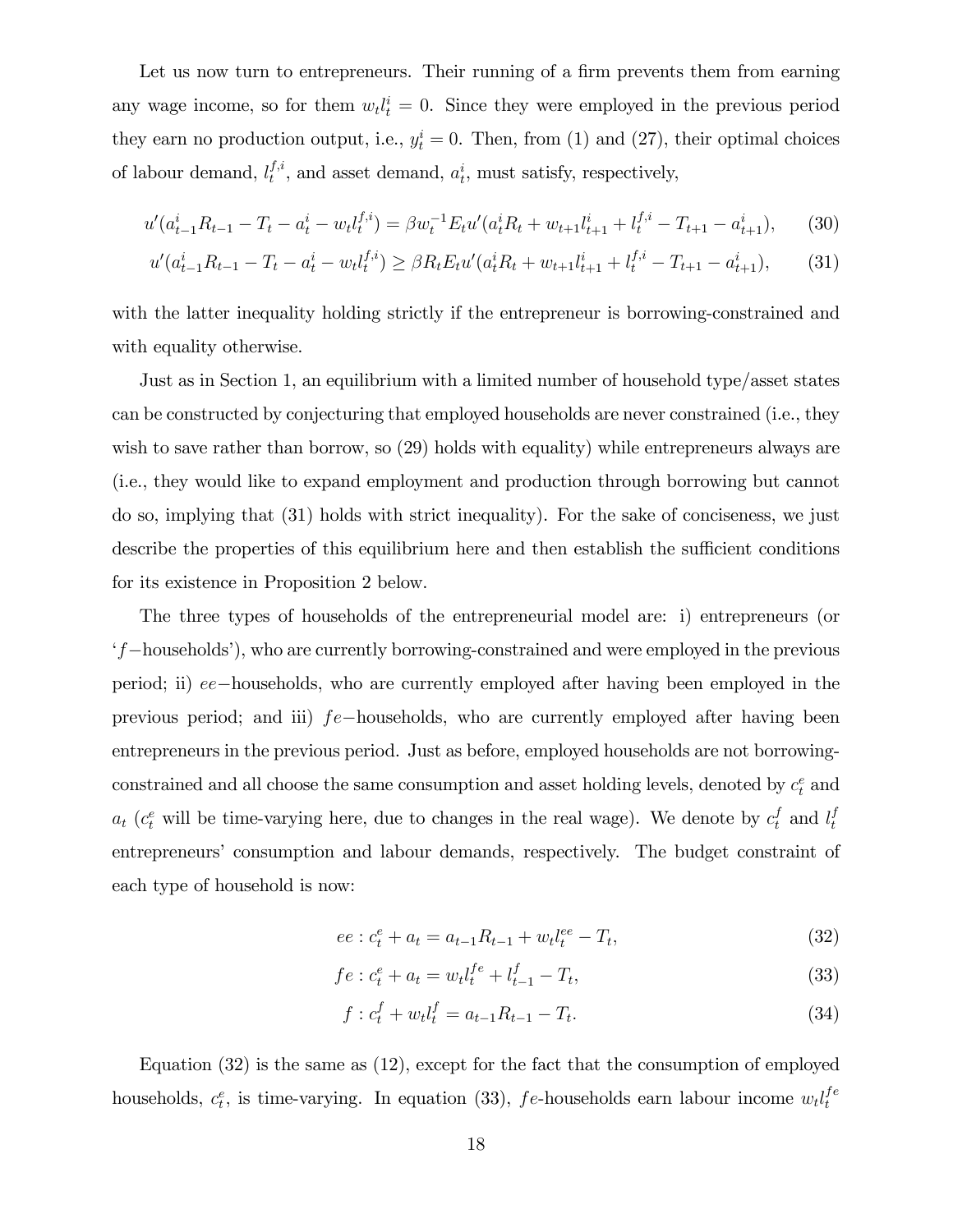plus production output  $y_t = l_t^f$  $_{t-1}^{J}$ , and this total income is used to pay for consumption, asset accumulation and taxes. Equation (34), the budget constraint of entrepreneurs, states that they entirely liquidate their stock of assets to finance consumption, taxes, and the wage bill  $w_t l_t^f$  $_t^J$  (i.e., they hold no bonds at the end of the period since they face binding borrowing constraints). From  $(28)–(29)$  and  $(32)–(34)$ , the intratemporal and intertemporal optimality conditions of employed households are now, respectively:

$$
w_t u' (c_t^e) = 1,\t\t(35)
$$

$$
u'(c_t^e) = \beta R_t E_t(\pi u'(c_{t+1}^e) + (1 - \pi) u'(c_{t+1}^f)).
$$
\n(36)

From (34), entrepreneurs must allocate their after-tax income,  $a_{t-1}R_{t-1} - T_t$ , to current consumption,  $c_t^f$  $_t^f$ , and the wage bill,  $w_t l_t^f$  $_t^I$ , taking the real wage as given. From (30) and (34), together with the fact that entrepreneurs stay so for one period only, the solution to the entrepreneur's optimal labour demand,  $l_t^f$  $_t^I$ , must satisfy:

$$
w_t u'(c_t^f) = \beta E_t u'(c_{t+1}^e). \tag{37}
$$

The optimality condition (37) simply sets equal the utility fall implied by a decrease in current consumption necessary to hire an extra unit of labour to the utility gain that is expected from increasing current labour input (and thus future production) by that unit.

The market-clearing equations of the entrepreneurial model are as follows. Clearing of the market for bonds is given by equation (14) as before. Given that entrepreneurs are in proportion  $\Omega$ , clearing of the labour and goods markets now requires:

$$
(1 - 2\Omega) l_t^{ee} + \Omega l_t^{fe} = \Omega l_t^f,
$$
\n(38)

$$
(1 - \Omega)c_t^e + \Omega c_t^f + G_t = \Omega y_t.
$$
\n(39)

Finally, the government's behaviour is described by the budget constraint (13), together with our fiscal rule and shock process  $(23)-(24)$ , where again  $\phi$  must be large enough for public debt to be stationary.

A three-household type equilibrium of the entrepreneurial model is defined as sequences of individual consumption levels,  ${c_t^e, c_t^f}_{t=0}^{\infty}$ , individual labour supplies,  ${l_t^{ee}, l_t^{fe}}_{t=0}^{\infty}$ , individual bond and labour demands,  $\{a_t, l_t^f\}_{t=0}^{\infty}$ , and aggregate variables,  $\{\Omega l_t^f\}$  $_t^I, \Omega y_t, B_t \}_{t=0}^{\infty}$  such that i) only entrepreneurs face binding borrowing constraints and ii) the optimality conditions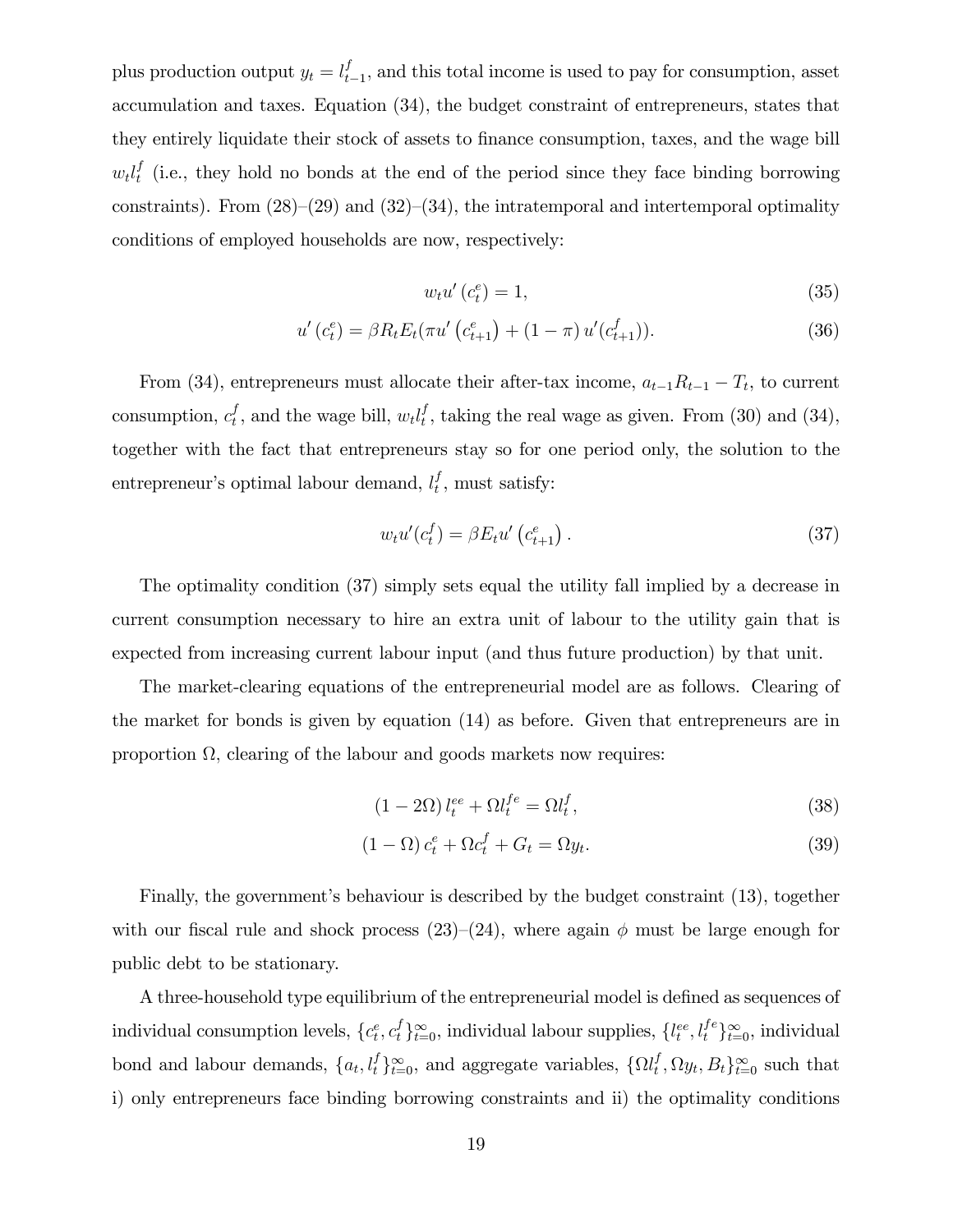$(35)-(37)$  and the market clearing conditions  $(14)$  and  $(38)-(39)$  hold in every period, given the forcing sequence  $\{G_t\}_{t=0}^{\infty}$  and a fiscal rule for  $\{T_t\}_{t=0}^{\infty}$  ensuring the stationarity of public debt. Proposition 2, whose proof is found in Appendix B, states the conditions under which such an equilibrium exist.

**Proposition 2.** Provided that public debt is stationary and that fluctuations around the steady state are small, then the three-household type equilibrium of the entrepreneurial model exists if and only if  $B \in (0, B^{**})$ , where  $B^{**} = \tau \beta^2 (\beta (\beta + 1 - \pi)^{-1} + (1 - \pi)^{-1})$ . Along this equilibrium,  $R_t < 1/\beta$  for all t.

The dynamic system characterising the entrepreneurial model involves more lags and more interactions between variables than the basic model, making it difficult to compare directly the outcomes of the two specifications (the equations forming this dynamic system are described in Appendix B). For the sake of comparability, we run policy experiments with exactly the same parameter values as in the previous Section, except for  $\pi$  which is now set to 0.80 (this implies a share of entrepreneurs of  $\Omega \simeq 17\%$ ).<sup>9</sup> Although the dynamics of the entrepreneurial model cannot be reduced to a single stochastic difference equation, it yields an expectational dynamic system that can be solved numerically for the vector of relevant variables and for the stationarity condition (the procedure is summarised in Appendix B).

Figure 2 displays the responses of fiscal and aggregate variables to a public-spending shock generated by the entrepreneurial model (note that  $c_t^e$  and  $l_t^f$  $_t^t$ , although not represented, are tracked by  $w_t$  and  $Y_{t+1}$ , respectively). Since liquidity effects on labour demand take one period to be operative (as some employed households having increased their savings turn into entrepreneurs), wealth effects on labour supply dominate on impact whether  $\phi = 0.2$ or 1:2. The ensuing increase in labour supply leads to a sharp fall in the real wage and the consumption of employed households, causing total private consumption to fall. However, when  $\phi = 0.2$  liquidity effects on labour demand become dominant (in the sense of leading to higher-than-steady-state wages) for the entire adjustment path starting from one period after the shock, leading to a persistent boom in private consumption.

 $9$ Our empirical counterpart to the share of entrepreneurs is the number of U.S. firms, from The Census Bureau's 2002 Survey of Business Owners (23 million firms) divided by total employment by the end of the same year from the BLS Current Population Survey (136.5 millon people).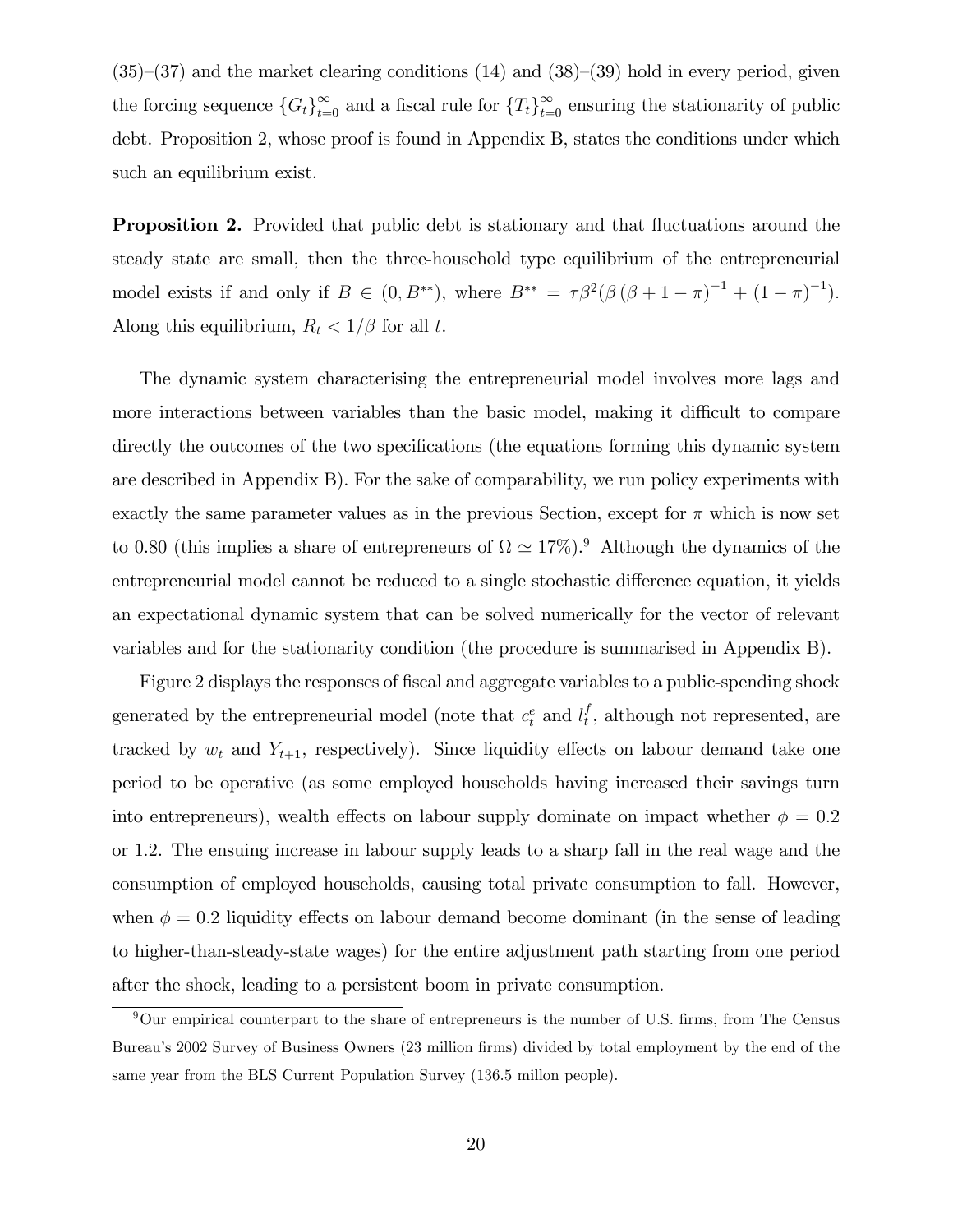The responses of consumption and output are qualitatively similar to those in the basic model when  $\phi = 1.2$  (except for the initial wiggle due to the production delay), but labourmarket adjustments matter here: the strong reaction of taxes and limited growth of public both act to weaken the liquidity effects on labour demand whilst strengthening the wealth effects on labour supply. This naturally leads to a limited increase in labour demand relative to the contemporaneous increase in labour supply, and thus to a fall in the real wage and a crowding-out of private consumption by public spending. Just as in the basic model, intermediate values of  $\phi$  (not represented here) generate a more mixed picture with dominance of either effect at different points on the transition path.



FIGURE 2. THE ENTREPRENEURIAL MODEL. The panels display the linear deviations from the steady state of public debt  $(B)$ , taxes  $(T)$ , private consumption  $(C)$ , output  $(Y)$  and the real wage (w) following a public spending shock  $(G)$  of 5% of steady-state output. The fiscal rule is  $T_t = \phi(B_t - B)$ , with  $\phi = 0.2$  (solid line) and  $\phi = 1.2$  (dotted line).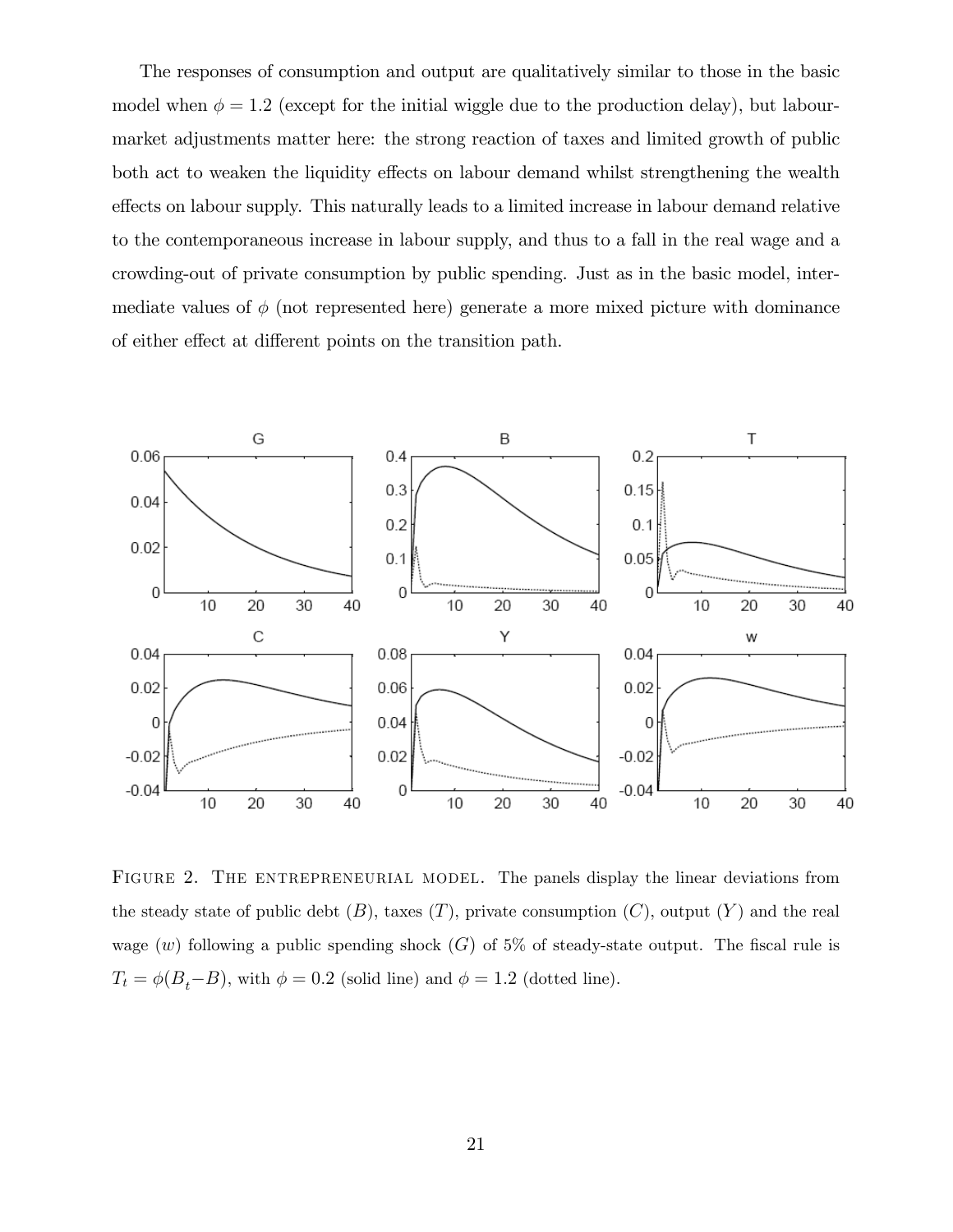#### 4 Concluding remarks

This paper has presented the predictions of a liquidity-constrained economy regarding the effects of debt-financed increases in public spending, with particular attention being paid to the effects of such shocks on private consumption and the real wage. Our main goal is to illustrate that the liquidity effects induced by temporary changes in the stock of public debt can drastically alter the predictions of the baseline Ricardian model, where changes in public spending affect aggregates only through intertemporal wealth effects. The view that the deficit financing of public spending can generate large multiplier effects, thanks to consumption crowding-in and possibly pro-cyclical wages, is often associated with the Keynesian tradition in macroeconomics; our analysis shows that such effects are consistent with a set of assumptions (i.e., incomplete markets and borrowing constraints) that differ from typical Keynesian ones (e.g., sticky prices, imperfect competition).

We explore the implications of scarce liquidity for the transmission of fiscal shocks using a stylised model that admits a closed-form solution with limited agent heterogeneity and a limited number of assets. It is thus natural to wonder whether our results would still hold in a model with more types of agents and more types of liquid assets.

Our closed-form equilibrium results from the joint property that employed households reach their target level of precautionary wealth instantaneously (an outcome of linear labour disutility), while unemployed households  $-$ or entrepreneurs– face a binding borrowing constraint and liquidate their asset portfolio from the very moment that their income falls. In a more general model with lower labour supply elasticity and slower asset liquidation, households would deplete or replete assets only gradually rather than in one go (e.g., Aiyagari and McGrattan, 1998; Heathcote, 2005), and the reactions of labour supply and consumption demand to changes in aggregate liquidity would be smoother. However, the same liquidity effects of public debt would be at work (provided that agents are effectively liquidityconstrained), resulting in non-Ricardian effects of spending shocks on private consumption, employment and wages.

Finally, models of liquidity-constrained economies all rely on the assumption that liquidity is too scarce to allow for full self-insurance, so that the decentralised outcome is socially inefficient (i.e., relative to that which would be chosen by an almighty social planner). While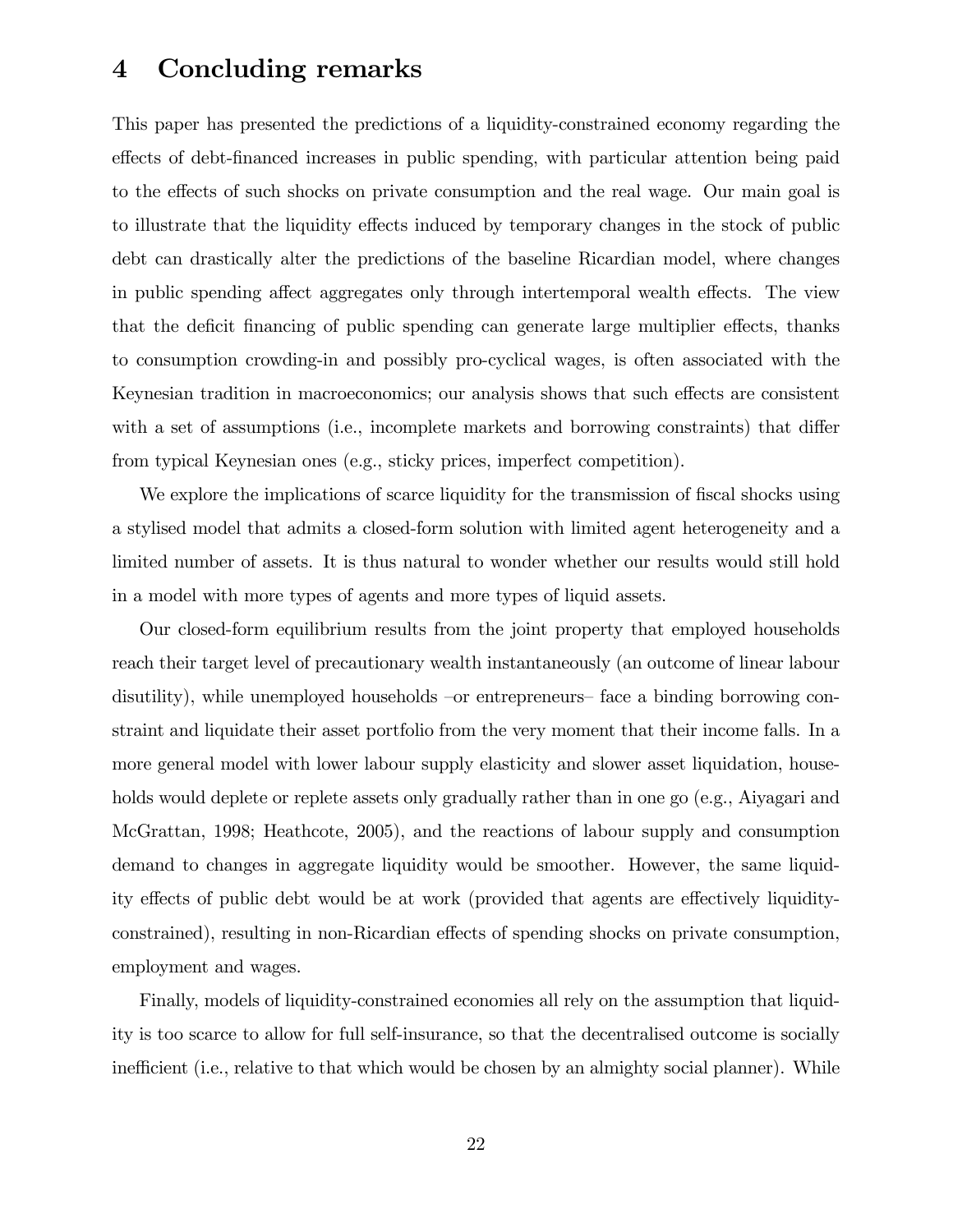our model is no exception, this assumption may raise two questions here. First, are there no other means of self-insurance, like privately-issued debt instruments ('inside liquidity'), or claims to the capital stock, that may eliminate the need for government-issued liquidity? Second, even if the private supply of liquidity is too low, why should public debt itself be too low while it may be Pareto-improving to increase its stock until full self-insurance is permitted?

In our view, previous analyses provide at least partial answers to both questions. First, the supply of inside liquidity is limited by the very presence of financial constraints, and is thus likely to be in insufficient quantity in equilibrium (e.g., Holmström and Tirole,  $1998$ ; Farhi and Tirole, 2008); on the other hand, nothing guarantees that capital can provide enough liquidity in the steady state to mimic first-best outcomes, and capital investment can itself be limited by previously accumulated liquidity (Woodford, 1990).<sup>10</sup> Second, if public debt includes a distortionary component (as in Floden, 2001) or crowds out capital (as in Aiyagari and McGrattan, 1998), then increasing the public debt above a certain threshold may turn out to decrease, rather than increase, aggregate welfare; in this situation, the long-run level of public debt may endogenously be set by a benevolent government at a level where liquidity constraints still matter.

 $10$  In our model, inside liquidity can coexist with outside liquidity if the upper debt limit that households face is different from zero; our results continue to hold in this case, provided that the debt limit is sufficiently tight for the relevant households (i.e., unemployed households or entrepreneurs) to be borrowing-constrained in equilibrium. Similarly, it can be checked numerically that our results are robust to the inclusion of endogenous capital accumulation either by liquidity-constrained entrepreneurs, or by unconstrained, outside firms (provided, in the latter case, that steady-state capital is sufficiently small.)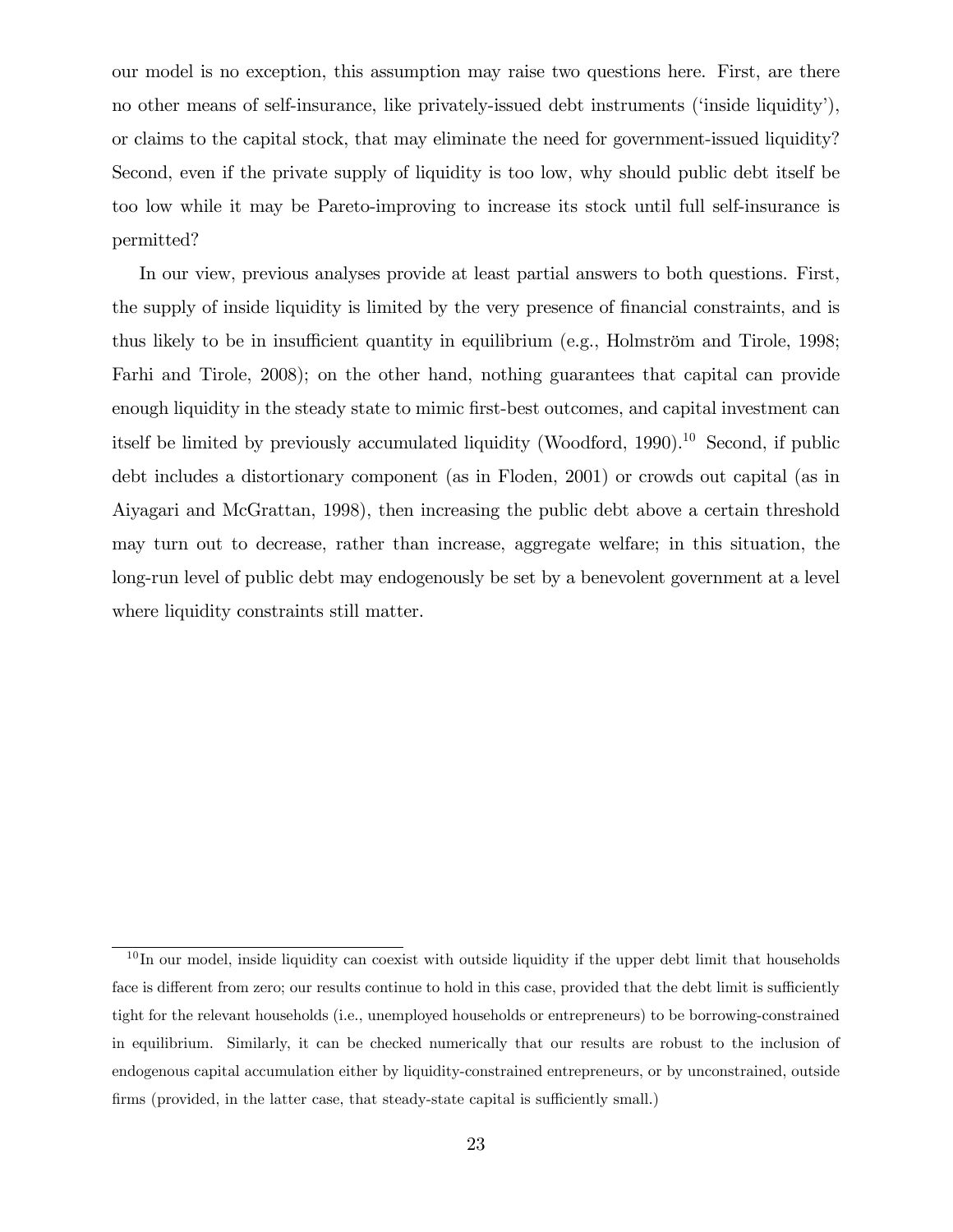## Appendix A: The basic model

#### Proof of Proposition 1

If fluctuations around the steady state are sufficiently small, then  $C1$  and  $C2$  hold in every period provided that they hold in the steady state. (14) implies that  $a_t > 0$  if and only if  $B_t > 0$ , so C2 holds in the steady state if and only if  $B > 0$ . On the other hand, C1 holds in the steady state if and only if  $u'(c^u) > \beta Ru'(c^e)$ . From (7) and (10) we have  $u'(c^e) = 1$  and  $c^u = aR - T$ , so the latter inequality may be written as  $u'(aR - T) > \beta R$ . Now, rewriting the steady-state counterpart of (8) as

$$
u'(c^{u}) = u' - (aR - T) = (1 - \beta \pi R) / (\beta R (1 - \pi)),
$$
\n(A1)

we find that the condition  $u'(c^u) > \beta R u'(c^e)$  is equivalent to  $R < 1/\beta$ .

We now show that  $R < 1/\beta$  if and only if  $B < B^*$ . This can be shown by first establishing that  $B$  is a continuous, strictly increasing function of  $R$  over the appropriate interval, and then by evaluating the function  $B(R)$  at the point  $R = 1/\beta$  to find  $B^*$ . R is given by (17). By assumption  $G = 0$ , implying that  $T = B(R - 1)$ . Thus, after some manipulations the steady-state counterpart of (17) can be written as:

$$
B = \frac{1}{1 + (1 - \pi) R} u'^{-1} \left( \frac{(\beta R)^{-1} - \pi}{1 - \pi} \right) \equiv B(R), \tag{A2}
$$

where  $B(R)$  is positive and continuous over  $(0,1/\beta\pi)$ . First, compute:

$$
B'(R) = \frac{-(1-\pi)}{(1+(1-\pi)R)^2} \times u'^{-1} \left( \frac{(\beta R)^{-1} - \pi}{1-\pi} \right) + \frac{1}{1+(1-\pi)R} \times \frac{\partial}{\partial R} u'^{-1} \left( \frac{(\beta R)^{-1} - \pi}{1-\pi} \right)
$$

(A1) implies that  $u'(c^u(R)) = ((\beta R)^{-1} - \pi)/(1 - \pi)$ , so the  $\partial u'^{-1}$  (.)  $/\partial R$  term above is:

$$
\frac{\partial}{\partial R} u'^{-1} \left( \frac{(\beta R)^{-1} - \pi}{1 - \pi} \right) = \frac{1}{u''(c^u)} \times \frac{\partial u'(c^u)}{\partial R} = \frac{1}{u''(c^u)} \times \frac{-1}{(1 - \pi) \beta R^2}.
$$

After rearranging, this allows us to rewrite  $B'(R)$  as follows:

$$
B'(R) = \frac{-(1-\pi) c^u}{(1+(1-\pi) R)^2} + \frac{-R^{-2}}{\beta (1-\pi) (1+(1-\pi) R)} \frac{1}{u''(c^u)}
$$
  
= 
$$
\frac{(1-\pi) u'(c^u)}{(1+(1-\pi) R)^2 u''(c^u)} \left( \sigma (c^u) - \frac{1/R + 1 - \pi}{(1-\pi) (1-\pi \beta R)} \right)
$$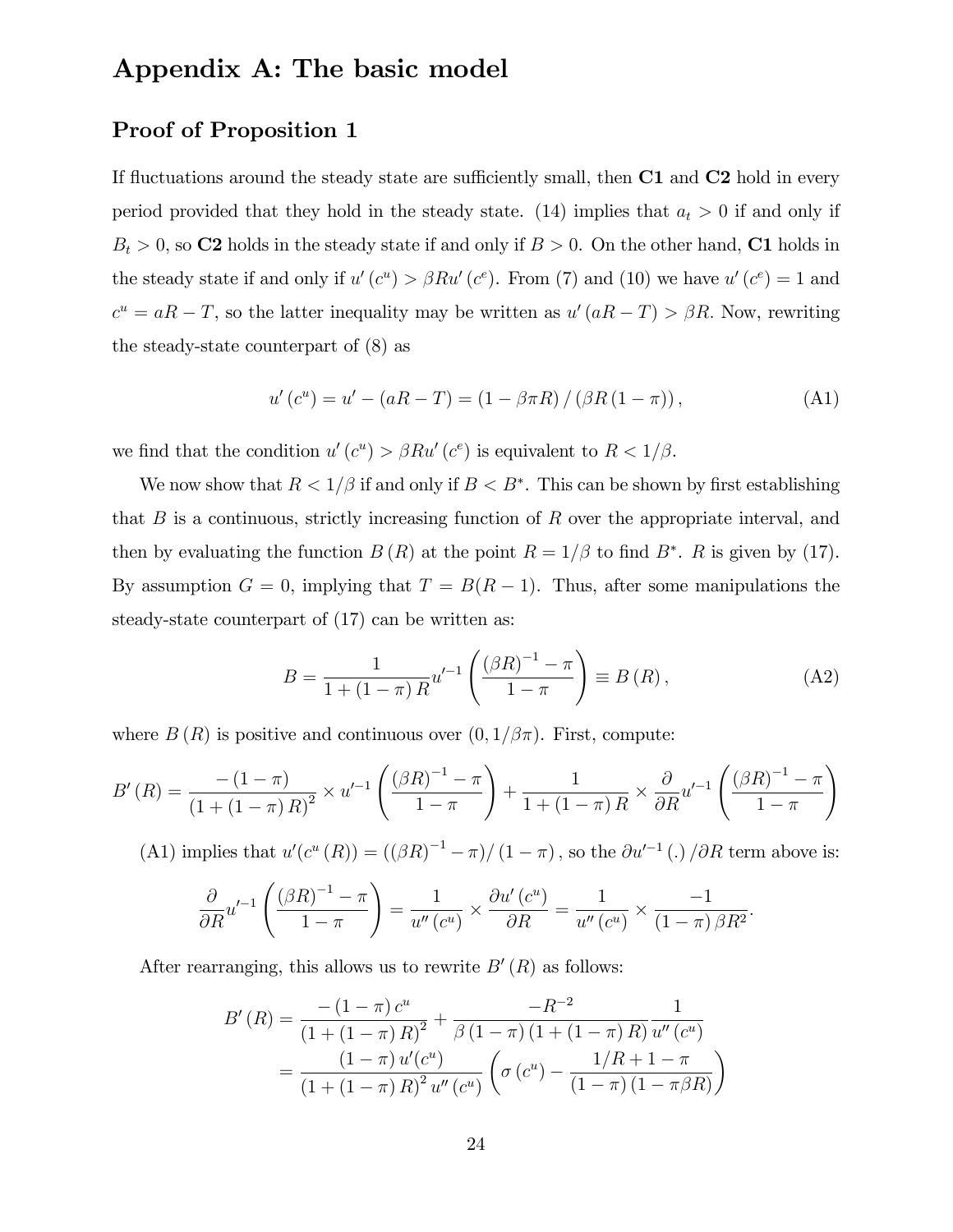The term inside brackets must be negative for  $B'(R)$  to be positive. Since  $\sigma(c) \leq 1$  by assumption, a sufficient condition for this is that  $\left(1/R + 1 - \pi\right) / \left(1 - \pi\right) (1 - \pi\beta R) > 1$ , which is always true. Thus,  $B(R)$  is continuous and strictly increasing in over  $(0,1/\beta\pi)$ , while  $\lim_{R\to 0} B = u'^{-1}(\infty)$  (= 0 by assumption) and  $\lim_{R\to 1/\beta\pi} B = \beta\pi u'^{-1}(0) / (\beta\pi + 1 - \pi)$  $(\leq \infty)$ . Then, setting  $R = 1/\beta$  in (A2) gives  $B^*$ . Note also from (A2) that  $R < 1$  if  $B < (2 - \pi)^{-1} u'^{-1} (\beta^{-1} - \pi / (1 - \pi)).$ 

#### Dynamics and stability

We use hatted variables to denote level-deviations from steady state (i.e.,  $\hat{X}_t = X_t - X$ ). First, substitute  $(23)–(24)$  into the linearised versions of  $(13)$  and  $(17)$  to obtain:

$$
\hat{B}_t = \left(\frac{B}{1+\phi}\right)\hat{R}_{t-1} + \left(\frac{R}{1+\phi}\right)\hat{B}_{t-1} + \left(\frac{1}{1+\phi}\right)G_t
$$
\n(A3)

$$
-R^2\beta(1-\pi)(2-\pi)u''(c^u)\left((1+\phi\Omega)E_t(\hat{B}_{t+1})-\psi G_t\right)=\hat{R}_t
$$
\n(A4)

Let us rewrite (A4) as follows, making use of (A1)–(A2) and the definition of  $\rho$  in (26):

$$
\left(\frac{(2-\pi)\rho}{B}\right)\left((1+\phi\Omega)E_t(\hat{B}_{t+1})-\psi G_t\right)=\hat{R}_t
$$
\n(A5)

Leading (A3) one period and taking expectations, solving (A5) for  $E_t(\hat{B}_{t+1})$ , and then equating the two expressions, we obtain:

$$
R\hat{B}_t + \psi \left(1 - \frac{1+\phi}{1+\phi\Omega}\right) G_t = B \left(\frac{1+\phi}{(2-\pi)\rho(1+\phi\Omega)} - 1\right) \hat{R}_t
$$

Now, lagging the latter equation one period, solving it for  $\hat{R}_{t-1}$  and substituting the resulting expression into  $(A3)$ , one finds equation  $(25)$  with coefficients:

$$
a = \frac{R}{1 + \phi - (2 - \pi) \rho (1 + \phi \Omega)}, \ b = \frac{1}{1 + \phi}, \ c = -\frac{a \rho \psi \phi}{R(1 + \phi)},
$$

where R is uniquely defined by B from (A2) and the fact that  $B'(R) > 0$  (see the proof of Proposition 1.)

The sign of a is related to the stationarity requirement that  $|a| < 1$ . If  $a > 0$ , then a necessary and sufficient condition for stationarity is  $(26)$  in the body of the paper, given that  $\Omega = (1 - \pi) / (2 - \pi), \sigma \in (0, 1]$  and  $1 - (1 - \pi) \rho > 0$ . If, on the contrary,  $a < 0$ , then the necessary and sufficient condition for stationarity is  $\phi < (-1 - R + (2 - \pi)) / \rho_1 - (1 - \pi) \rho$ ,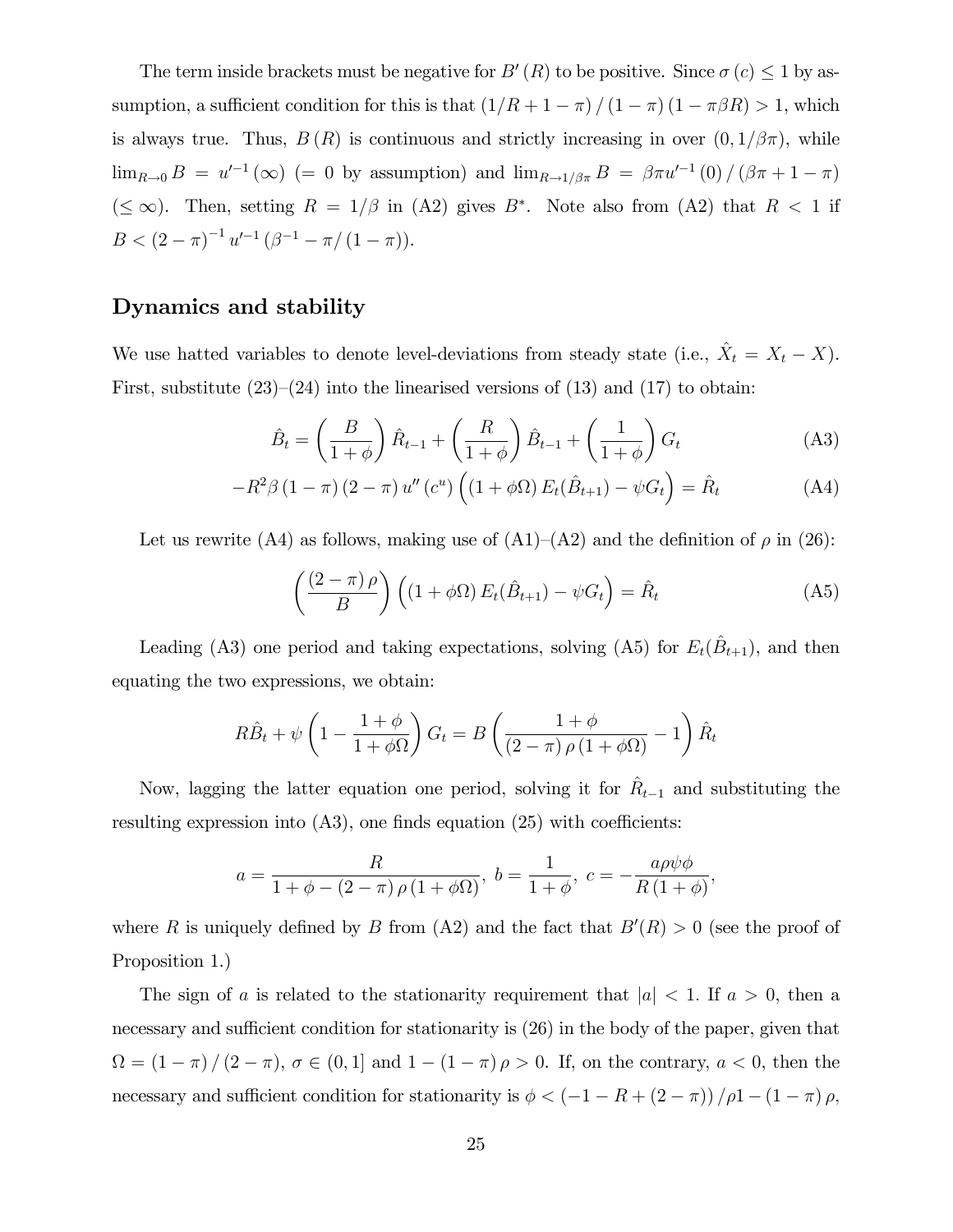but the right hand side of this inequality is negative. Since this is inconsistent with  $\phi > 0$ , it must be the case that (26) hold, which in turns implies that  $a > 0$ . By implication  $c < 0$ , and obviously  $b > 0$  since  $\phi > 0$ . Finally, with  $a > 0$  we have that  $\partial a/\partial \varphi < 0$ .

## Appendix B: The entrepreneurial model

#### Proof of Proposition 2

We must first derive the dynamic system characterising the entrepreneurial equilibrium under the joint conjecture that entrepreneurs are always borrowing-constrained while employed households never are, and then derive from the steady-state relations the range of debt levels compatible with this joint conjecture. With  $u(c) = \tau \ln c$ , equations (35) and (37) give:

$$
c_t^e = \tau w_t, \ c_t^f = \tau w_t / (\beta E_t \left( w_{t+1}^{-1} \right)) \tag{B1}
$$

Substituting (B1) into (39), the goods-market equilibrium can be written as:

$$
\tau w_t + (1 - \pi) \tau w_t / (\beta E_t \left( w_{t+1}^{-1} \right)) + (2 - \pi) G_t = (1 - \pi) l_{t-1}^f.
$$
 (B2)

Substituting  $(13)$ ,  $(14)$  and  $(B1)$  into the budget constraint of f-households,  $(34)$ , gives:

$$
\tau w_t / (\beta E_t \left( w_{t+1}^{-1} \right)) + w_t l_t^f = (2 - \pi) \left( B_t - G_t + \Omega T_t \right). \tag{B3}
$$

Finally, substituting  $(B1)$  into  $(36)$ , the Euler equations for employed households is:

$$
w_t^{-1} = \beta R_t \left( \pi E_t \left( w_{t+1}^{-1} \right) + (1 - \pi) E_t \left( \beta w_{t+1}^{-1} E_{t+1} \left( w_{t+2}^{-1} \right) \right) \right)
$$
(B4)

Since shocks are small by assumption, the dynamic system just derived is an equilibrium if, in the steady state, i) all employed households hold positive assets at the end of the current period (which, from (14), is ensured by  $B > 0$ ), and ii) entrepreneurs are always borrowing-constrained, i.e.,  $u'(c^f) > \beta Ru'(c^e)$ . From (B1), this latter condition is equivalent to  $wR < 1$ . Now, the steady state counterpart of (B4) gives:

$$
w = \beta^2 (1 - \pi) R / (1 - \beta \pi R) \tag{B5}
$$

Substituting (B5) into the inequality  $wR < 1$ , we find that entrepreneurs are borrowingconstrained if, and only if,  $R < 1/\beta$ . We may now compute  $B^{**}$ , the unique upper debt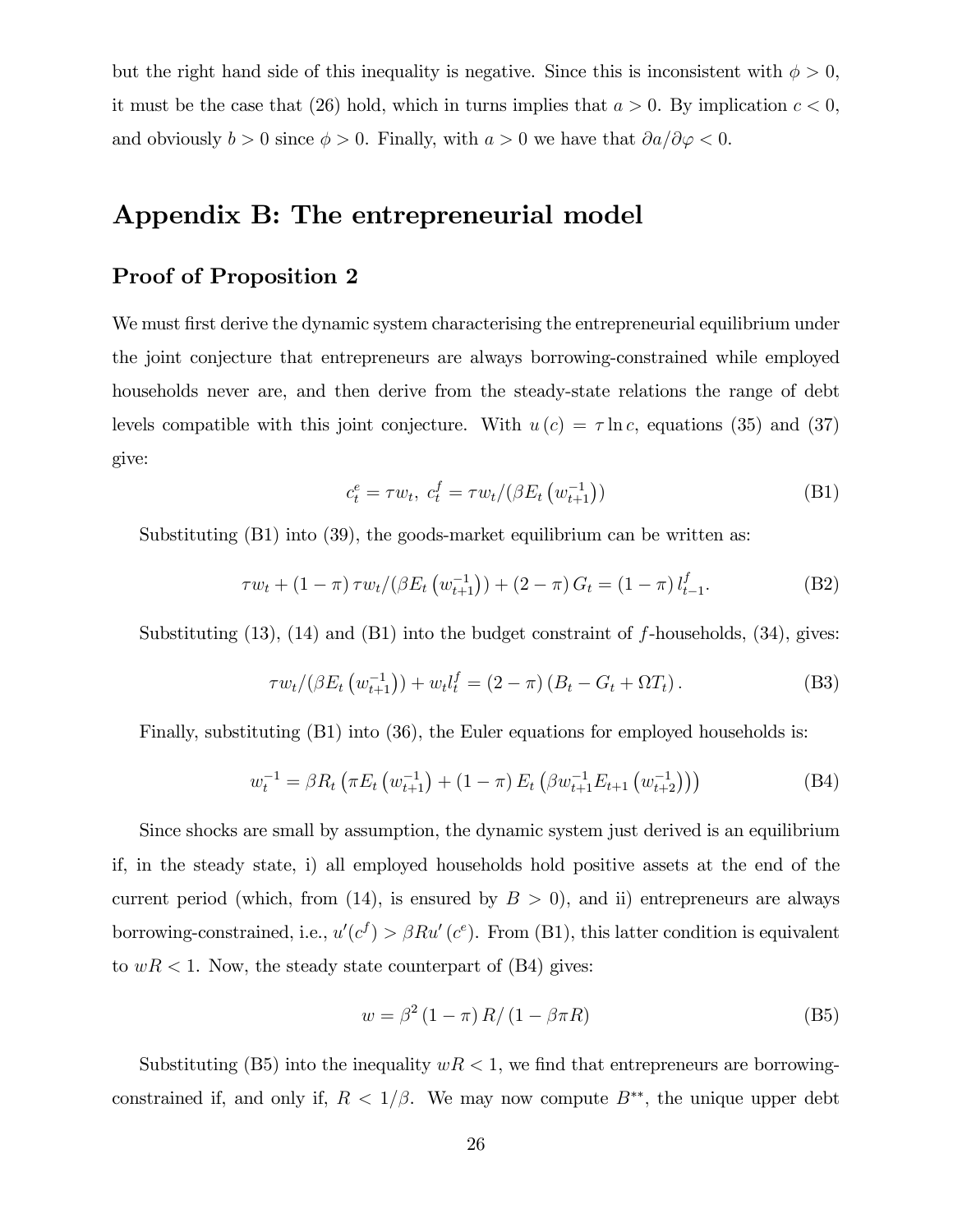level ensuring that  $R \in (0, 1/\beta)$  whenever  $B \in (0, B^{**})$ . First, use the facts that  $G = 0$  and  $T = B (R - 1)$  to write the steady-state counterparts of (B2) and (B3) as follows:

$$
\tau w/(1-\pi) + \tau w^2/\beta = l^f
$$

$$
l^f = B(1 + (1-\pi) R)/w - \tau w/\beta
$$

Equating the two and using (B5), we can write steady-state public debt as:

$$
B(R) = \frac{\tau R}{1/R + 1 - \pi} \left( \frac{\beta^2 (1 - \pi)}{1 - \beta \pi R} \right)^2 \left( \frac{1}{1 - \pi} + \frac{1}{\beta} + \frac{\beta (1 - \pi) R}{1 - \beta \pi R} \right)
$$
(B6)

 $B(R)$  is continuous and increasing in R over  $[0,1/\pi\beta)$ , while  $B(0) = 0$  and  $\lim_{R\to 1/\pi\beta} B =$  $\infty$ . This uniquely defines  $B^{**} = B(1/\beta)$  in Proposition 2.

#### Dynamics and stability

The dynamic system characterising the behaviour of the entrepreneurial model is derived as follows. First, substitute the linear counterparts of (23) and (B1) and into the linearised versions of  $(13)$  and  $(B2)–(B4)$ . The latter equations then form a four-dimensional expectational dynamic system with forcing term  $G_t$  and vector of unknowns:

$$
X_t = \left[ \begin{array}{cc} B_t & l_t^f & R_t & w_t \end{array} \right]'
$$

This system can be solved numerically for its auto-regressive representation using standard methods once values have been assigned to all deep parameters of the model and to the target debt level B (here again the latter is chosen so as to generates a steady state value of R of 1.01, but equation  $(B6)$  rather than  $(A2)$ , is used). Finally, total private consumption is  $C_t = (1 - \Omega) c_t^e + \Omega c_t^f$  $t_t^f$ , with  $c_t^e$  and  $c_t^f$  given by (B1), and aggregate output is  $Y_t = \Omega l_t^f$  $_{t-1}^{J}$ . For the chosen parameter configuration, the stationarity requirement becomes:

$$
\phi > \phi_{\min} \simeq 0.134,
$$

and is thus satisfied for both  $\phi = 0.2$  and  $\phi = 1.2$ .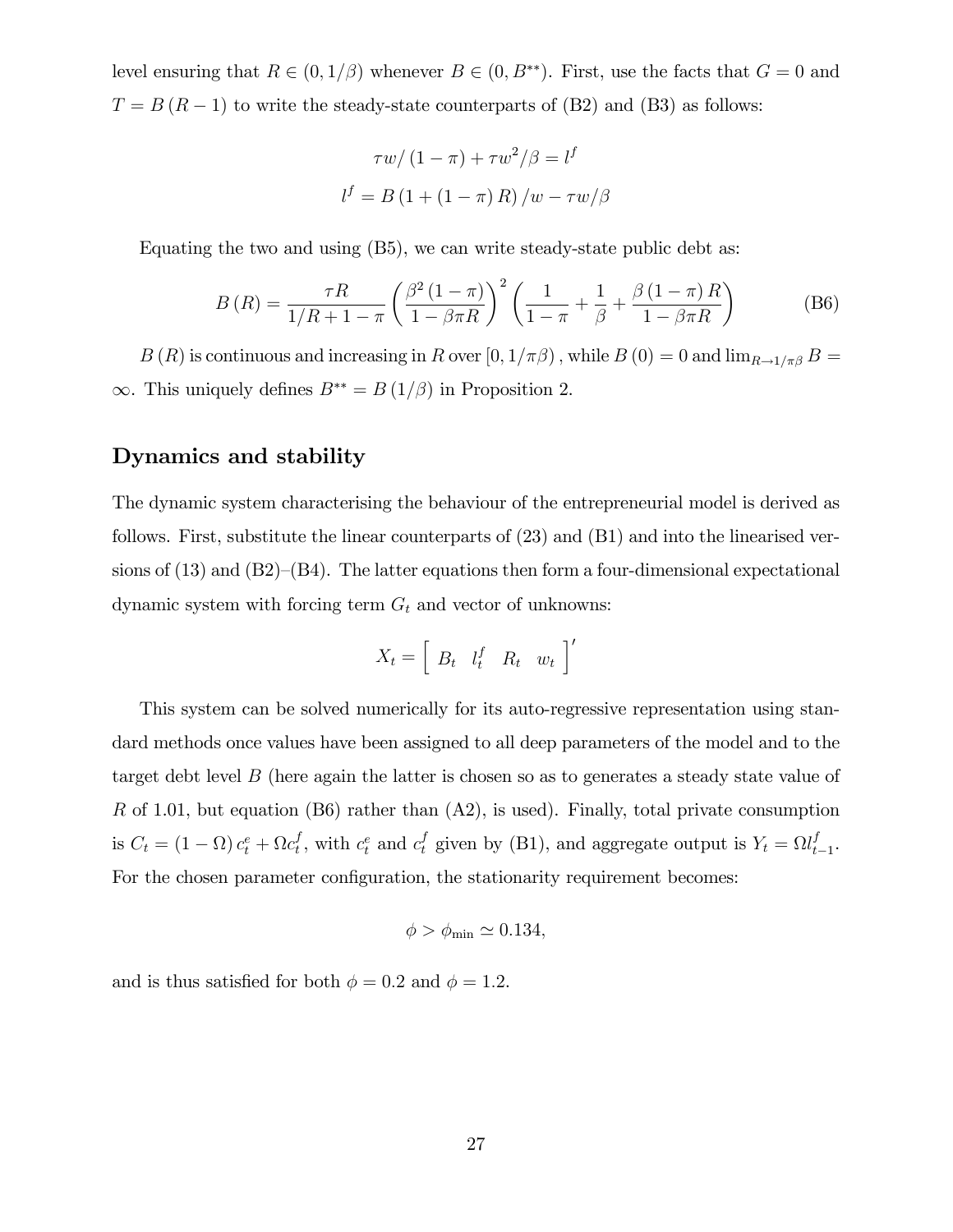## References

Aiyagari, S. R. (1994). 'Uninsured idiosyncratic risk and aggregate saving', Quarterly Journal of Economics, vol. 109, pp. 659-684.

Aiyagari, S. R. and McGrattan, E.R. (1998). 'The optimum quantity of debt', *Journal of* Monetary Economics, vol. 42, pp. 447-469.

Angeletos, G-M. and Panousi, V.  $(2007)$ . 'Revisiting the supply-side effects of government spending under incomplete markets', NBER Working Paper no 13136, October.

Baxter, M. and King, R.G. (1993). 'Fiscal policy in general equilibrium', American Economic Review, vol. 83(3), pp. 315-334.

Bewley, T.F. (1983). 'A difficulty with the optimum quantity of money', *Econometrica*, vol. 51(5), pp. 1485-1504.

Blanchard, O. and Perotti, R. (2002). 'An empirical characterization of the dynamic effects of changes in government spending and taxes on output<sup>†</sup>, *Quarterly Journal of Economics*, vol. 113(3), pp. 949-963.

Bohn, H. (1998). 'The behavior of US public debt and deficits', *Quarterly Journal of Eco*nomics, vol. 117(4), pp. 1329-1368.

Burnside, C., Eichenbaum, M. and Fisher, J.D.M. (2004). 'Fiscal shocks and their consequences', *Journal of Economic Theory*, vol. 115, pp. 89-117.

Floden, M. (2001). The effectiveness of government debt and transfers as insurance<sup>7</sup>, Journal of Monetary Economics, vol. 48, pp. 81-108.

Farhi, E. and Tirole, J. (2008). ëCompeting liabilities: corporate securities, real bonds and bubblesí, NBER Working Paper no 13955, April.

Gali, J., Lopez-Salidoz, J.D., Valles J. (2007). 'Understanding the effects of government spending on consumption', *Journal of the European Economic Association*, vol. 5(1), pp. 227-270.

Gali, J. and Perotti, R. (2003). 'Fiscal policy and monetary integration in Europe', *Economic* Policy, vol. 37, pp. 533-572.

Heathcote, J. (2005). 'Fiscal policy with heterogeneous agents and incomplete markets', Review of Economic Studies, vol. 72, pp. 161-188.

Heaton, J. and Lucas, D.J. (1996). Evaluating the effects of incomplete markets on risk